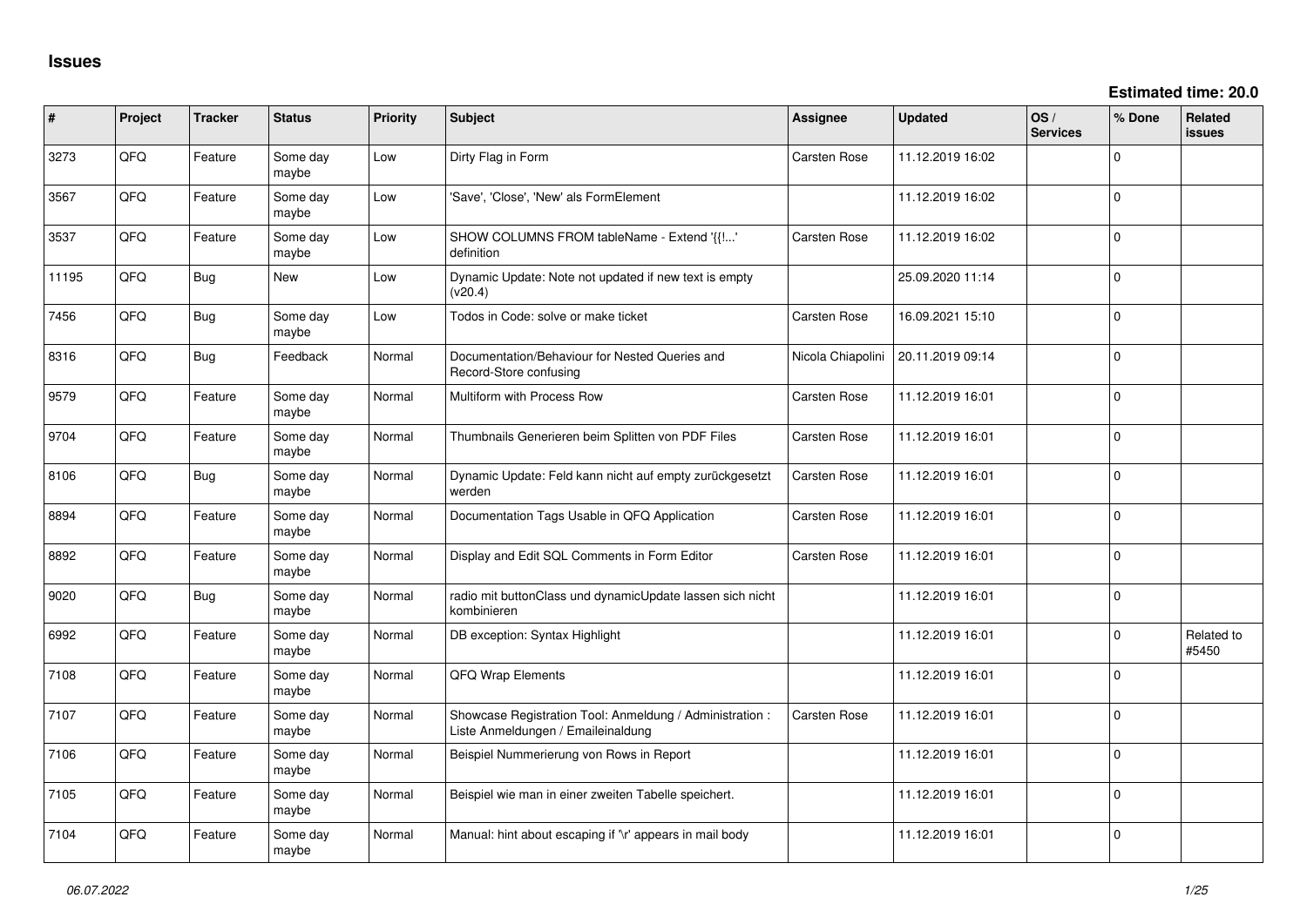| #    | Project | <b>Tracker</b> | <b>Status</b>     | <b>Priority</b> | <b>Subject</b>                                                                                            | Assignee            | <b>Updated</b>   | OS/<br><b>Services</b> | % Done   | Related<br>issues   |
|------|---------|----------------|-------------------|-----------------|-----------------------------------------------------------------------------------------------------------|---------------------|------------------|------------------------|----------|---------------------|
| 7336 | QFQ     | Feature        | Some day<br>maybe | Normal          | PDF Upload: disallow PDFs with specific Meta information                                                  | <b>Carsten Rose</b> | 11.12.2019 16:01 |                        | $\Omega$ |                     |
| 5783 | QFQ     | Feature        | Some day<br>maybe | Normal          | <b>BPMN View/Edit</b>                                                                                     |                     | 11.12.2019 16:02 |                        | $\Omega$ |                     |
| 6083 | QFQ     | Feature        | Some day<br>maybe | Normal          | Dynamic Update: Value Check via SQL                                                                       |                     | 11.12.2019 16:02 |                        | 0        |                     |
| 6299 | QFQ     | Feature        | Some day<br>maybe | Normal          | Attack detection: log table with invalid SIP access                                                       |                     | 11.12.2019 16:02 |                        | $\Omega$ | Related to<br>#3947 |
| 6288 | QFQ     | Feature        | Some day<br>maybe | Normal          | Best Practice: Erklaeren wie man ein Formular ganz in<br>'weiss' erstellen kann                           |                     | 11.12.2019 16:02 |                        | $\Omega$ |                     |
| 6515 | QFQ     | Feature        | Some day<br>maybe | Normal          | Formular: Felder dynamisch ein/ausblenden                                                                 |                     | 11.12.2019 16:02 |                        | $\Omega$ |                     |
| 6715 | QFQ     | Feature        | Some day<br>maybe | Normal          | Code-Refactoring: dbArray vereinheitlichen                                                                | Carsten Rose        | 11.12.2019 16:02 |                        | $\Omega$ |                     |
| 4349 | QFQ     | Feature        | Some day<br>maybe | Normal          | link download: downloaded external URL to<br>deliver/concatenate - check mimetipe and handle it correctly | Carsten Rose        | 11.12.2019 16:02 |                        | $\Omega$ |                     |
| 4441 | QFQ     | Bug            | Some day<br>maybe | Normal          | \$ SERVER Vars sollten nur aus dem Store genommen<br>werden - Code entsprechend anpassen.                 |                     | 11.12.2019 16:02 |                        | $\Omega$ |                     |
| 4442 | QFQ     | Feature        | Some day<br>maybe | Normal          | Special Column Name: _link - new symbol G (Glyph) to<br>choose any available symbol                       |                     | 11.12.2019 16:02 |                        | 0        |                     |
| 4440 | QFQ     | Feature        | Some day<br>maybe | Normal          | Manual.rst: explain how to. expand PHP Session to 4h                                                      |                     | 11.12.2019 16:02 |                        | $\Omega$ |                     |
| 4420 | QFQ     | Feature        | Some day<br>maybe | Normal          | Client: Local Storage - store the changes of a form, local in<br>the browser.                             | Benjamin Baer       | 11.12.2019 16:02 |                        | $\Omega$ |                     |
| 4444 | QFQ     | Feature        | Some day<br>maybe | Normal          | FE.type=upload: detect mime type                                                                          |                     | 11.12.2019 16:02 |                        | 0        | Related to<br>#4303 |
| 4839 | QFQ     | Feature        | Some day<br>maybe | Normal          | qfq-handle in <head> Abschnitt</head>                                                                     | Carsten Rose        | 11.12.2019 16:02 |                        | $\Omega$ |                     |
| 4974 | QFQ     | Feature        | Some day<br>maybe | Normal          | Long polling - inform all listening clients of changes                                                    |                     | 11.12.2019 16:02 |                        | $\Omega$ |                     |
| 4956 | QFQ     | Feature        | Some day<br>maybe | Normal          | Sendmail: Benutzerdefinierte Headers                                                                      | <b>Carsten Rose</b> | 11.12.2019 16:02 |                        | $\Omega$ |                     |
| 5160 | QFQ     | Feature        | Some day<br>maybe | Normal          | QFQ collaborative / together.js, ShareJS, y-js, collaborative,                                            |                     | 11.12.2019 16:02 |                        | $\Omega$ |                     |
| 5129 | QFQ     | Feature        | Some day<br>maybe | Normal          | Reports: SQL fuer x Achse und y Achse                                                                     |                     | 11.12.2019 16:02 |                        | $\Omega$ |                     |
| 3291 | QFQ     | Feature        | Some day<br>maybe | Normal          | AutoCron websiteToken                                                                                     | <b>Carsten Rose</b> | 11.12.2019 16:02 |                        | $\Omega$ | Related to<br>#4250 |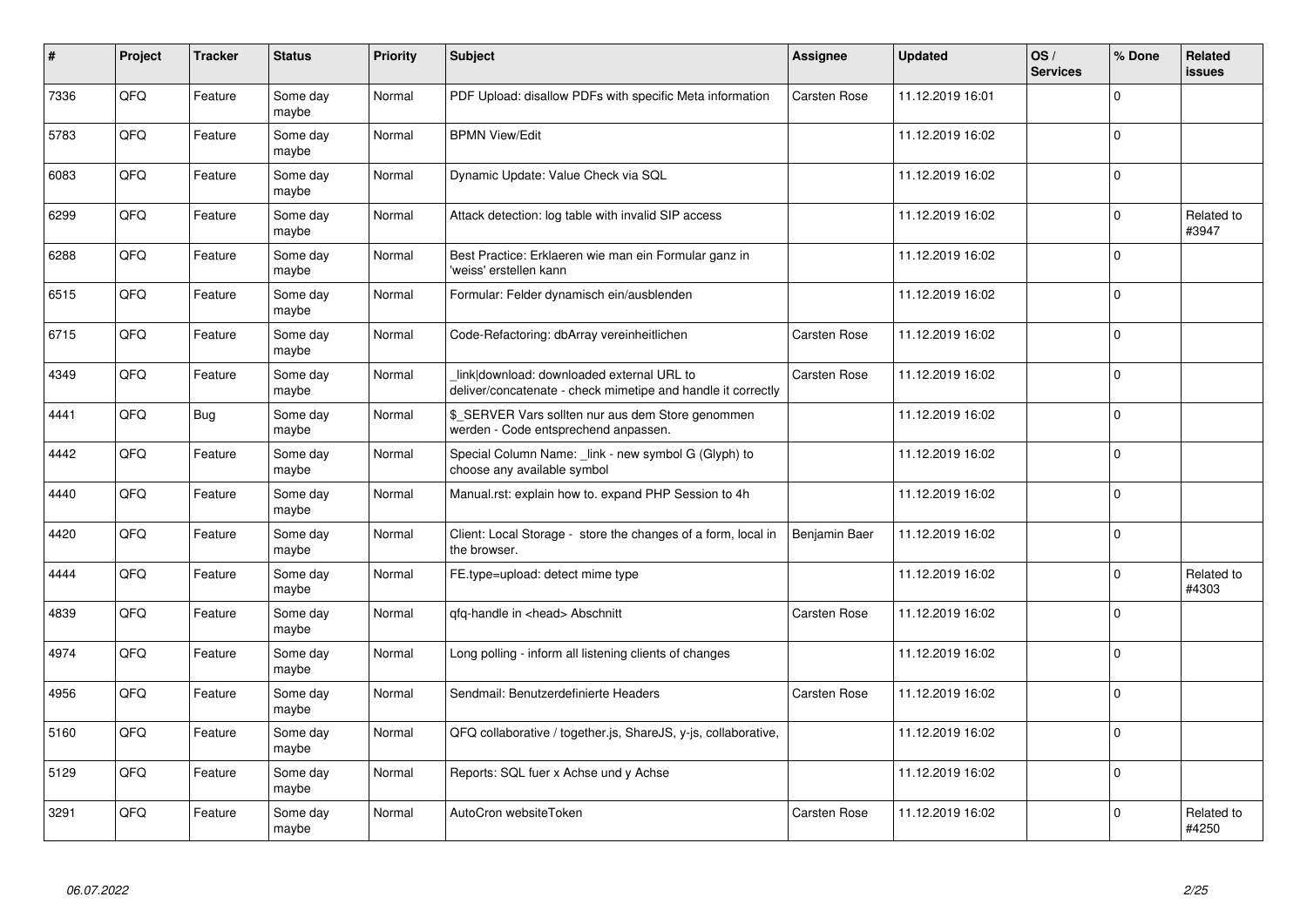| $\vert$ # | Project | <b>Tracker</b> | <b>Status</b>     | <b>Priority</b> | <b>Subject</b>                                                                                                                               | Assignee            | <b>Updated</b>   | OS/<br><b>Services</b> | % Done      | Related<br>issues                           |
|-----------|---------|----------------|-------------------|-----------------|----------------------------------------------------------------------------------------------------------------------------------------------|---------------------|------------------|------------------------|-------------|---------------------------------------------|
| 3285      | QFQ     | Feature        | Some day<br>maybe | Normal          | Zeichenlimit pro Feld: textarea / editor                                                                                                     | Carsten Rose        | 11.12.2019 16:02 |                        | $\Omega$    |                                             |
| 3349      | QFQ     | <b>Bug</b>     | Some day<br>maybe | Normal          | config.qfq.ini: a) vertraegt keine '=' im Value (z.B. Passwort),<br>b) Values sollten in ticks einschliessbar sein (spaces, )                | <b>Carsten Rose</b> | 11.12.2019 16:02 |                        | $\Omega$    |                                             |
| 3385      | QFQ     | Feature        | Some day<br>maybe | Normal          | templateGroup: insert/update/delete non primary records                                                                                      | Carsten Rose        | 11.12.2019 16:02 |                        | $\mathbf 0$ |                                             |
| 3350      | QFQ     | Feature        | Some day<br>maybe | Normal          | FormEditor: Hilfetext hinter 'checktype'                                                                                                     | <b>Carsten Rose</b> | 11.12.2019 16:02 |                        | $\Omega$    |                                             |
| 3332      | QFQ     | Feature        | Some day<br>maybe | Normal          | Uploads: Thumbnails, Details zum hochgeladenen File                                                                                          | <b>Carsten Rose</b> | 11.12.2019 16:02 |                        | $\Omega$    | Related to<br>#3264,<br>Related to<br>#5333 |
| 3331      | QFQ     | Feature        | Some day<br>maybe | Normal          | Default Tooltip fuer _page? Links: mit Form und Record ID                                                                                    | Carsten Rose        | 11.12.2019 16:02 |                        | $\mathbf 0$ |                                             |
| 3495      | QFQ     | Feature        | Some day<br>maybe | Normal          | Predifined Parameter werden nicht in '+' (add new record)<br>SIP gerendert.                                                                  |                     | 11.12.2019 16:02 |                        | $\Omega$    |                                             |
| 3458      | QFQ     | Feature        | Some day<br>maybe | Normal          | Display 'Edit Form Element'-Checkbox on form: should<br>depend on FE Group                                                                   | Carsten Rose        | 11.12.2019 16:02 |                        | $\Omega$    | Related to<br>#3447                         |
| 3457      | QFQ     | Feature        | Some day<br>maybe | Normal          | LDAP: concat multi values to one single entry                                                                                                | Carsten Rose        | 11.12.2019 16:02 |                        | $\mathbf 0$ |                                             |
| 3415      | QFQ     | Feature        | Some day<br>maybe | Normal          | FE Login Box Templatefile                                                                                                                    | Benjamin Baer       | 11.12.2019 16:02 |                        | $\Omega$    |                                             |
| 3402      | QFQ     | Feature        | Some day<br>maybe | Normal          | Syntax Highlighting via CodeMirror                                                                                                           | <b>Carsten Rose</b> | 11.12.2019 16:02 |                        | 100         | Related to<br>#3207                         |
| 3588      | QFQ     | Bug            | Some day<br>maybe | Normal          | templateGroup: versteckte Elemente werden weiterhin<br>gespeichert.                                                                          | Carsten Rose        | 11.12.2019 16:02 |                        | $\Omega$    |                                             |
| 3617      | QFQ     | Feature        | Some day<br>maybe | Normal          | Load javascripts at bottom                                                                                                                   |                     | 11.12.2019 16:02 |                        | $\Omega$    |                                             |
| 3682      | QFQ     | <b>Bug</b>     | Some day<br>maybe | Normal          | Dynamic update: Radio buttons                                                                                                                | Carsten Rose        | 11.12.2019 16:02 |                        | $\mathbf 0$ |                                             |
| 3708      | QFQ     | Feature        | Some day<br>maybe | Normal          | Form: input - 'specialchars', 'none'  gewisse tags<br>erlauben, andere verbieten                                                             | <b>Carsten Rose</b> | 11.12.2019 16:02 |                        | $\Omega$    | Related to<br>#14320                        |
| 3692      | QFQ     | Feature        | Some day<br>maybe | Normal          | QFQ Webseite                                                                                                                                 | Benjamin Baer       | 11.12.2019 16:02 |                        | $\Omega$    | Related to<br>#5033                         |
| 3677      | QFQ     | Feature        | Some day<br>maybe | Normal          | wkhtmitopdf: FE User access prohibited, if client IP changes<br>\$TYPO3_CONF_VARS[FE][lockIP]                                                | <b>Carsten Rose</b> | 11.12.2019 16:02 |                        | $\Omega$    |                                             |
| 3666      | QFQ     | Feature        | Some day<br>maybe | Normal          | a) Performance Messung: mysql_real_escape_string() im<br>Vergleich zu str_replace(), b) doppeltes Aufrufen von<br>mysql_real_escape_string() | <b>Carsten Rose</b> | 11.12.2019 16:02 |                        | $\mathbf 0$ |                                             |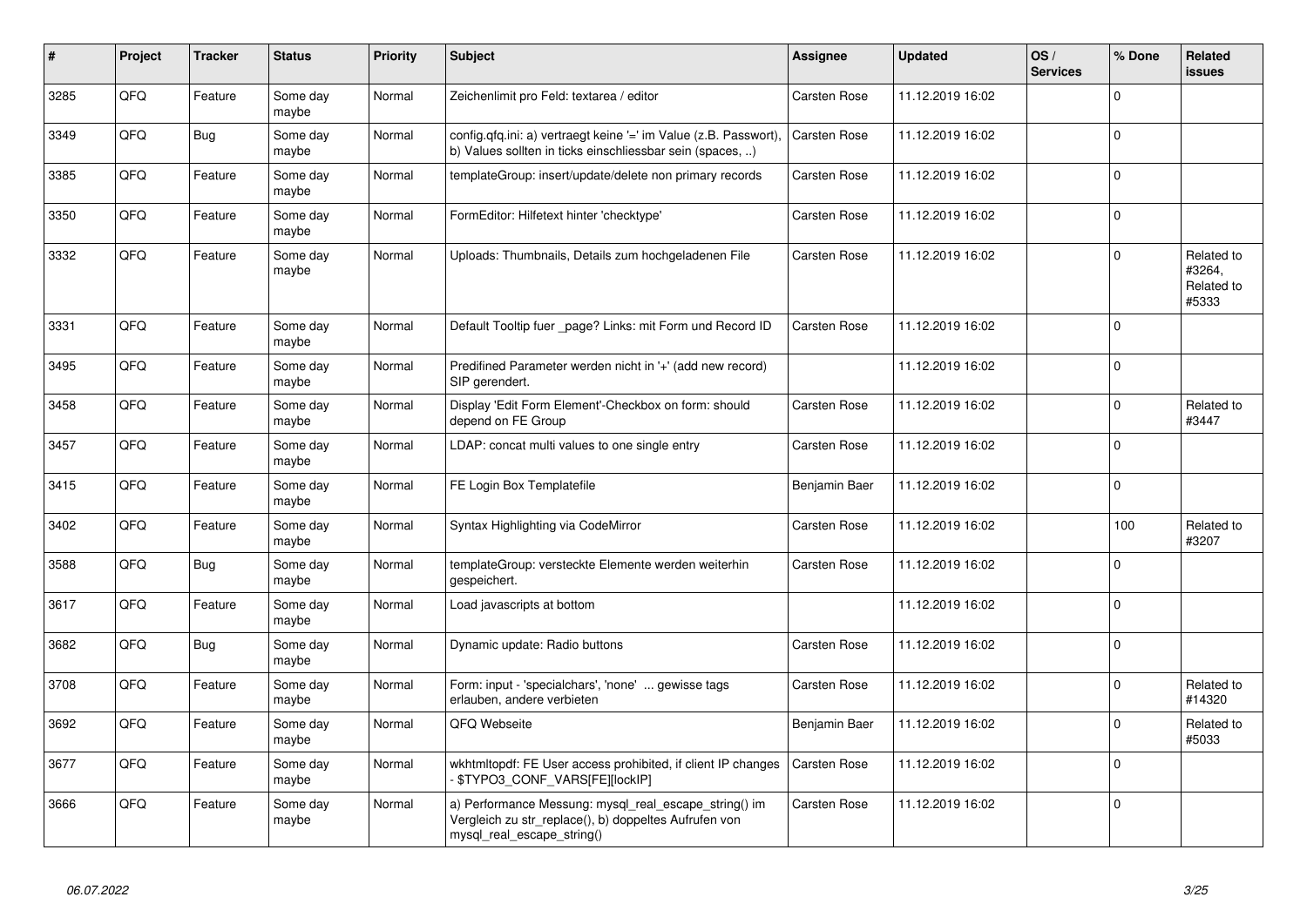| ∦    | Project | <b>Tracker</b> | <b>Status</b>     | <b>Priority</b> | Subject                                                                                                                                                  | Assignee            | <b>Updated</b>   | OS/<br><b>Services</b> | % Done      | Related<br>issues                           |
|------|---------|----------------|-------------------|-----------------|----------------------------------------------------------------------------------------------------------------------------------------------------------|---------------------|------------------|------------------------|-------------|---------------------------------------------|
| 3646 | QFQ     | Feature        | Some day<br>maybe | Normal          | Moeglichkeit HTML Tags in Reports auszugeben (zu<br>enkodieren: htmlspecialchars)                                                                        |                     | 11.12.2019 16:02 |                        | $\Omega$    | Related to<br>#14320                        |
| 3811 | QFQ     | Bug            | Some day<br>maybe | Normal          | Dynamic Update: extraButtonInfo - Text aktualisieren                                                                                                     | Carsten Rose        | 11.12.2019 16:03 |                        | $\Omega$    | Related to<br>#11517                        |
| 3750 | QFQ     | Bug            | Some day<br>maybe | Normal          | FE in a row: if one violates check, all are red                                                                                                          | Carsten Rose        | 11.12.2019 16:03 |                        | $\Omega$    |                                             |
| 3879 | QFQ     | Feature        | Some day<br>maybe | Normal          | Form 'FormElement': Beim Feld 'name' rechts in der Notiz<br>einen Link einblenden - a) aktuelle Definition anzeigen, b)<br>Spalte in der Tabelle anlegen |                     | 11.12.2019 16:03 |                        | $\Omega$    |                                             |
| 3878 | QFQ     | Feature        | Some day<br>maybe | Normal          | Form 'FormElement': Spalte 'name' typeAhead mit<br>Spaltennamen der Primarytable.                                                                        |                     | 11.12.2019 16:03 |                        | $\mathbf 0$ |                                             |
| 3877 | QFQ     | Feature        | Some day<br>maybe | Normal          | FormEditor: die Felder die aktuell nicht gebraucht werden<br>nur auf readonly/disabled setzen (nicht ausblenden > das<br>irritiert.                      | Carsten Rose        | 11.12.2019 16:03 |                        | 0           |                                             |
| 3895 | QFQ     | Bug            | Some day<br>maybe | Normal          | typeahead pedantic: on lehrkredit Idap webpass - if only one<br>person is in dropdown, such person can't be selected                                     | <b>Carsten Rose</b> | 11.12.2019 16:03 |                        | $\Omega$    |                                             |
| 3882 | QFQ     | Bug            | Some day<br>maybe | Normal          | templateGroup: disable 'add' if limit is reached - funktioniert<br>nicht wenn bereits records existierten                                                | <b>Carsten Rose</b> | 11.12.2019 16:03 |                        | $\Omega$    |                                             |
| 3941 | QFQ     | Feature        | Some day<br>maybe | Normal          | sqlAfter: es sollten mehrere moeglich sein                                                                                                               | Carsten Rose        | 11.12.2019 16:03 |                        | $\Omega$    | Related to<br>#3942                         |
| 3905 | QFQ     | Feature        | Some day<br>maybe | Normal          | Documentation: Best Practice anhand eines Online<br>Bewerbungstools                                                                                      | Carsten Rose        | 11.12.2019 16:03 |                        | $\mathbf 0$ |                                             |
| 3900 | QFQ     | Feature        | Some day<br>maybe | Normal          | Extend documentation of 'Copy / Paste'                                                                                                                   | Carsten Rose        | 11.12.2019 16:03 |                        | $\Omega$    | Related to<br>#3899                         |
| 4008 | QFQ     | Bug            | Some day<br>maybe | Normal          | FormElemen.type=sendmail: wrong 'TO' if 'real<br>name <rea@mail.to>' is used</rea@mail.to>                                                               | Carsten Rose        | 11.12.2019 16:03 |                        | $\Omega$    |                                             |
| 3991 | QFQ     | Feature        | Some day<br>maybe | Normal          | report: Columnname '_skipWrap' skips 'fbeg', 'fend'                                                                                                      | Carsten Rose        | 11.12.2019 16:03 |                        | $\Omega$    |                                             |
| 3947 | QFQ     | Feature        | Some day<br>maybe | Normal          | Attack detectect: logout current user                                                                                                                    | Carsten Rose        | 11.12.2019 16:03 |                        | $\Omega$    | Related to<br>#5458,<br>Related to<br>#6299 |
| 3942 | QFQ     | Feature        | Some day<br>maybe | Normal          | Action Elemente: neu generierte IDs via FE weitergeben                                                                                                   | Carsten Rose        | 11.12.2019 16:03 |                        | $\Omega$    | Related to<br>#3941                         |
| 4027 | QFQ     | Feature        | Some day<br>maybe | Normal          | Missing: orange 'check' / 'bullet'                                                                                                                       |                     | 11.12.2019 16:03 |                        | 0           |                                             |
| 4026 | QFG     | Feature        | Some day<br>maybe | Normal          | sqlLog.sql: log number of FE.id                                                                                                                          | Carsten Rose        | 11.12.2019 16:03 |                        | 0           | Related to<br>#5458                         |
| 4138 | QFG     | Bug            | Some day<br>maybe | Normal          | _style fehlt                                                                                                                                             |                     | 11.12.2019 16:03 |                        | 0           |                                             |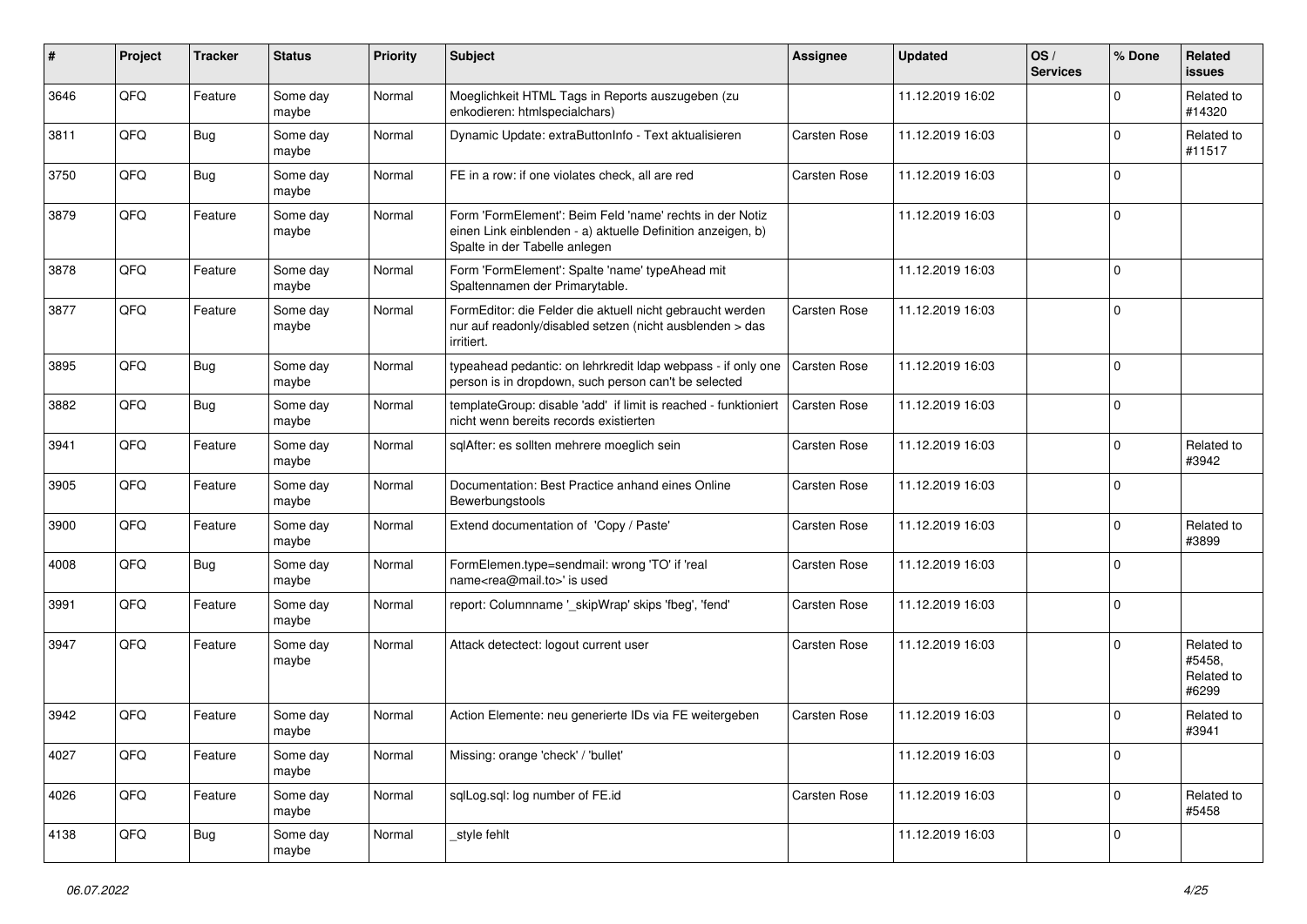| #    | Project | <b>Tracker</b> | <b>Status</b>     | <b>Priority</b> | <b>Subject</b>                                                                                                     | <b>Assignee</b> | <b>Updated</b>   | OS/<br><b>Services</b> | % Done         | Related<br><b>issues</b>                    |
|------|---------|----------------|-------------------|-----------------|--------------------------------------------------------------------------------------------------------------------|-----------------|------------------|------------------------|----------------|---------------------------------------------|
| 4122 | QFQ     | Bug            | Some day<br>maybe | Normal          | file: Render Mode hat keinen Effekt                                                                                |                 | 11.12.2019 16:03 |                        | $\Omega$       |                                             |
| 4197 | QFQ     | Feature        | Some day<br>maybe | Normal          | Unit Test fuer JSON Stream von QuickFormQuery.php ><br>doForm()                                                    | Carsten Rose    | 11.12.2019 16:03 |                        | 0              |                                             |
| 4293 | QFQ     | Bug            | Some day<br>maybe | Normal          | Download broken if token 'd:' is missing - but no error<br>message                                                 | Carsten Rose    | 11.12.2019 16:03 |                        | $\Omega$       | Related to<br>#7514                         |
| 4259 | QFQ     | Feature        | Some day<br>maybe | Normal          | Instant trigger a cron job                                                                                         | Carsten Rose    | 11.12.2019 16:03 |                        | $\mathbf 0$    |                                             |
| 1623 | QFQ     | Feature        | Some day<br>maybe | Normal          | RealURL                                                                                                            |                 | 11.12.2019 16:03 |                        | 30             |                                             |
| 1510 | QFQ     | Feature        | Some day<br>maybe | Normal          | jquery von google laden, falls das nicht geht lokal                                                                |                 | 11.12.2019 16:03 |                        | $\Omega$       |                                             |
| 1253 | QFQ     | Feature        | Some day<br>maybe | Normal          | QF: Colorpicker                                                                                                    |                 | 11.12.2019 16:03 |                        | $\Omega$       |                                             |
| 1251 | QFQ     | Feature        | Some day<br>maybe | Normal          | QF: Combo                                                                                                          |                 | 11.12.2019 16:03 |                        | 0              |                                             |
| 1946 | QFQ     | Feature        | Some day<br>maybe | Normal          | Kontrolle ob der ReadOnly Modus bei den<br>Formularelementen korrekt implementiert ist                             | Carsten Rose    | 11.12.2019 16:03 |                        | $\overline{0}$ |                                             |
| 1635 | QFQ     | Feature        | Some day<br>maybe | Normal          | QFQ Extension content record: weitere Optionen<br>einblenden.                                                      | Carsten Rose    | 11.12.2019 16:03 |                        | $\mathbf 0$    |                                             |
| 2063 | QFQ     | Bug            | Some day<br>maybe | Normal          | Pills auf 'inaktiv' setzen falls keine Element auf dem Pill<br>sichtbar sind.                                      | Benjamin Baer   | 11.12.2019 16:03 |                        | $\mathbf 0$    | Related to<br>#3752                         |
| 2084 | QFQ     | Feature        | Some day<br>maybe | Normal          | Mailto mit encryption: Subrecord                                                                                   | Carsten Rose    | 11.12.2019 16:03 |                        | $\Omega$       | Related to<br>#2082                         |
| 2995 | QFQ     | Feature        | Some day<br>maybe | Normal          | Dropdown JQuery Plugin: 'chosen' - Moeglichkeit um Select<br>Listen mehr Funktion zu geben. Kein Bootstrap noetig. | Carsten Rose    | 11.12.2019 16:03 |                        | $\Omega$       |                                             |
| 2950 | QFQ     | Feature        | Some day<br>maybe | Normal          | Inhalt QFQ Records als File                                                                                        |                 | 11.12.2019 16:03 |                        | $\Omega$       |                                             |
| 3130 | QFQ     | Bug            | Some day<br>maybe | Normal          | Debug Info's nicht korrekt nach 'New > Save'.                                                                      | Carsten Rose    | 11.12.2019 16:03 |                        | $\mathbf 0$    | Related to<br>#3253                         |
| 3216 | QFQ     | Feature        | Some day<br>maybe | Normal          | dynamic update für checkbox label2                                                                                 | Carsten Rose    | 11.12.2019 16:03 |                        | l 0            | Related to<br>#2081                         |
| 3267 | QFQ     | Feature        | Some day<br>maybe | Normal          | 2 Forms auf einer Seite: real + Read only                                                                          | Carsten Rose    | 11.12.2019 16:03 |                        | 0              |                                             |
| 4023 | QFQ     | Feature        | New               | Normal          | prepared statements - FE action: salveld, sqllnsert,<br>sqlUpdate, sqlDelete, sqlBefore, sqlAfter                  | Carsten Rose    | 11.12.2019 16:15 |                        | 0              |                                             |
| 2361 | QFQ     | Feature        | New               | Normal          | Logging wer/wann/wo welches Formular aufgerufen hat                                                                | Carsten Rose    | 11.12.2019 16:15 |                        | $\mathbf 0$    | Related to<br>#4432,<br>Related to<br>#7480 |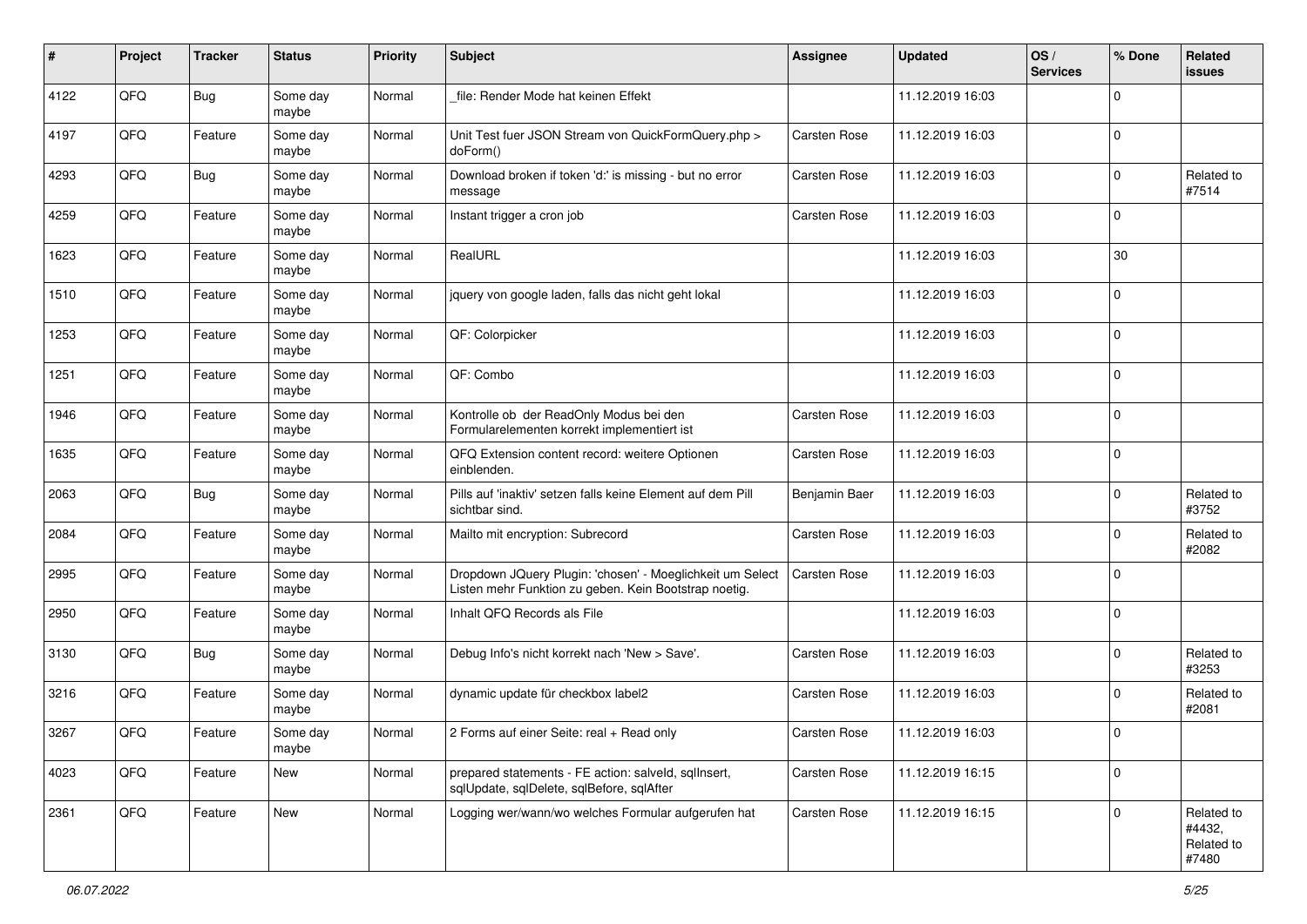| #    | Project | <b>Tracker</b> | <b>Status</b> | <b>Priority</b> | <b>Subject</b>                                                                                                                        | Assignee            | <b>Updated</b>   | OS/<br><b>Services</b> | % Done      | Related<br>issues          |
|------|---------|----------------|---------------|-----------------|---------------------------------------------------------------------------------------------------------------------------------------|---------------------|------------------|------------------------|-------------|----------------------------|
| 4756 | QFQ     | Bug            | <b>New</b>    | Normal          | Form dirty even nothing changes                                                                                                       | Carsten Rose        | 11.12.2019 16:16 |                        | $\Omega$    |                            |
| 7480 | QFQ     | Feature        | New           | Normal          | Record History (Undo / Redo)                                                                                                          | Carsten Rose        | 11.12.2019 16:16 |                        | $\Omega$    | Related to<br>#2361        |
| 6602 | QFQ     | Feature        | <b>New</b>    | Normal          | Formlet: in Report auf Mausklick ein mini-form oeffnen                                                                                | Carsten Rose        | 11.12.2019 16:16 |                        | 0           |                            |
| 8702 | QFQ     | Feature        | New           | Normal          | Load Record which is locked: missing user info                                                                                        | Carsten Rose        | 11.12.2019 16:16 |                        | 0           | Related to<br>#9789        |
| 9777 | QFQ     | Feature        | <b>New</b>    | Normal          | Logging QFQ Variables                                                                                                                 | Carsten Rose        | 16.12.2019 17:17 |                        | $\Omega$    |                            |
| 9853 | QFQ     | Feature        | <b>New</b>    | Normal          | Check das SQL / QFQ / Mail Logfile geschrieben wird                                                                                   |                     | 09.01.2020 11:15 |                        | $\Omega$    |                            |
| 9927 | QFQ     | Feature        | <b>New</b>    | Normal          | QFQ Update: a) Update nur machen wenn BE User<br>eingeloggt ist., b) Bei Fehler genaue Meldung welcher<br>Updateschritt Probleme hat. | Carsten Rose        | 22.01.2020 12:59 |                        | $\Omega$    |                            |
| 7660 | QFQ     | Feature        | <b>New</b>    | Normal          | IMAP: import mails to DB, move / delete mails                                                                                         | Carsten Rose        | 01.02.2020 09:52 |                        | 0           |                            |
| 5782 | QFQ     | Feature        | <b>New</b>    | Normal          | NextCloud API                                                                                                                         | Carsten Rose        | 01.02.2020 10:02 |                        | $\Omega$    |                            |
| 7920 | QFQ     | Feature        | New           | Normal          | FE: Syntax Highlight, Zeinlenumbruch                                                                                                  | Carsten Rose        | 01.02.2020 10:03 |                        | $\Omega$    |                            |
| 3782 | QFQ     | Bug            | Priorize      | Normal          | Bei fehlerhafter Eingabe (z.B. Datum) sollte das erwartete<br>Format angezeigt werden                                                 | Carsten Rose        | 01.02.2020 10:13 |                        | $\Omega$    |                            |
| 5942 | QFQ     | Feature        | Priorize      | Normal          | 'L' and 'type': append to links, generate via '_link' by using<br>$'u$ .                                                              | Carsten Rose        | 01.02.2020 10:13 |                        | $\Omega$    |                            |
| 7616 | QFQ     | Bug            | Priorize      | Normal          | Selectlist with Enum & Dynamic Update                                                                                                 | <b>Carsten Rose</b> | 01.02.2020 10:13 |                        | $\Omega$    |                            |
| 6574 | QFQ     | <b>Bug</b>     | Priorize      | Normal          | qfq.log: Fehlermeldung wurde angezeigt, aber nicht geloggt                                                                            | Carsten Rose        | 01.02.2020 10:13 |                        | $\Omega$    |                            |
| 7522 | QFQ     | Feature        | Priorize      | Normal          | Inserting default index.html to folder (Avoid Apache<br>Indexing)                                                                     | Carsten Rose        | 01.02.2020 10:13 |                        | $\Omega$    |                            |
| 7290 | QFQ     | Feature        | Priorize      | Normal          | FormEditor: title as textarea if LEN(title)>60                                                                                        | Carsten Rose        | 01.02.2020 10:13 |                        | $\Omega$    | <b>Blocked by</b><br>#7682 |
| 7217 | QFQ     | Feature        | Priorize      | Normal          | Download: notice User if `_sip=?` is missing                                                                                          | Carsten Rose        | 01.02.2020 10:13 |                        | $\Omega$    |                            |
| 6998 | QFQ     | Feature        | Priorize      | Normal          | Form: with debug=on show column information as tooltip of<br>column label                                                             | Carsten Rose        | 01.02.2020 10:13 |                        | $\Omega$    |                            |
| 8037 | QFQ     | Bug            | Priorize      | Normal          | FE.type=upload (advanced mode): {{slaveId:V}} missing<br>during dynamic update                                                        | Carsten Rose        | 01.02.2020 10:13 |                        | $\mathbf 0$ |                            |
| 7656 | QFQ     | Bug            | Priorize      | Normal          | FE with required, 'pattern' and 'extraButtonLock': always<br>complain about missing value                                             | Carsten Rose        | 01.02.2020 10:13 |                        | $\mathbf 0$ |                            |
| 8585 | QFQ     | Feature        | Priorize      | Normal          | Enhance Error message for 'unknown form'                                                                                              | Carsten Rose        | 01.02.2020 10:13 |                        | $\mathbf 0$ |                            |
| 8584 | QFQ     | Feature        | Priorize      | Normal          | FE 'Action' - never assign to Container (except Template<br>Group)                                                                    | Carsten Rose        | 01.02.2020 10:13 |                        | 0           |                            |
| 8034 | QFQ     | Feature        | Priorize      | Normal          | FormElement 'data': 22.22.2222 should not be accepted                                                                                 | Carsten Rose        | 01.02.2020 10:13 |                        | 0           |                            |
| 7630 | QFQ     | Feature        | Priorize      | Normal          | detailed error message for simple upload                                                                                              | Carsten Rose        | 01.02.2020 10:13 |                        | 0           |                            |
| 9947 | QFQ     | Bug            | Priorize      | Normal          | Unwanted error message if missing 'typeAheadSqlPrefetch'                                                                              | Carsten Rose        | 01.02.2020 10:13 |                        | $\mathbf 0$ |                            |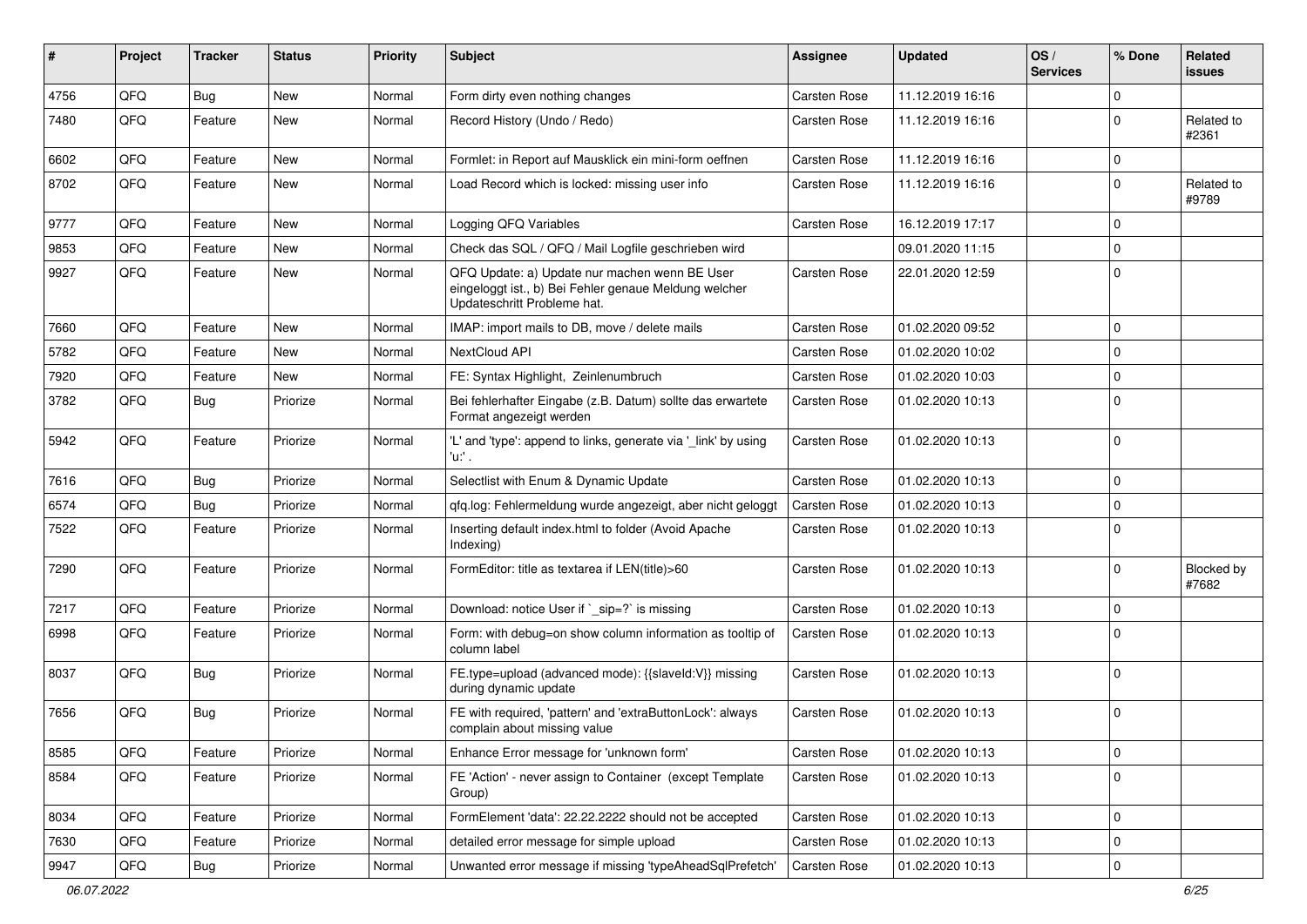| #     | Project | <b>Tracker</b> | <b>Status</b>     | Priority | <b>Subject</b>                                                                                                       | Assignee            | <b>Updated</b>   | OS/<br><b>Services</b> | % Done      | Related<br><b>issues</b> |
|-------|---------|----------------|-------------------|----------|----------------------------------------------------------------------------------------------------------------------|---------------------|------------------|------------------------|-------------|--------------------------|
| 9862  | QFQ     | Bug            | Priorize          | Normal   | Failed writing to sql mail qfq.log should throw an exception                                                         | Carsten Rose        | 01.02.2020 10:13 |                        | $\Omega$    |                          |
| 9900  | QFQ     | Feature        | Priorize          | Normal   | Generic API Call: tt-content record >> JSON                                                                          | Carsten Rose        | 01.02.2020 10:13 |                        | $\Omega$    |                          |
| 9975  | QFQ     | Bug            | Priorize          | Normal   | Dropdown Menu: 'r:3' broken                                                                                          | <b>Carsten Rose</b> | 01.02.2020 10:13 |                        | $\mathbf 0$ |                          |
| 9983  | QFQ     | Feature        | New               | Normal   | Report Notation: new keyword 'range'                                                                                 | <b>Carsten Rose</b> | 01.02.2020 15:55 |                        | $\mathbf 0$ |                          |
| 9024  | QFQ     | Bug            | Some day<br>maybe | Normal   | QFQ Einarbeitung                                                                                                     |                     | 01.02.2020 15:56 |                        | $\mathbf 0$ |                          |
| 2643  | QFQ     | Bug            | Some day<br>maybe | Normal   | Zend / PHP Webinars anschauen                                                                                        | Carsten Rose        | 01.02.2020 15:56 |                        | $\Omega$    |                          |
| 9898  | QFQ     | Bug            | Feedback          | Normal   | Formular trotz Timeout gespeichert                                                                                   | Benjamin Baer       | 01.02.2020 15:56 |                        | $\mathbf 0$ |                          |
| 9855  | QFQ     | <b>Bug</b>     | <b>New</b>        | Normal   | <b>Required Check</b>                                                                                                |                     | 01.02.2020 15:56 |                        | $\Omega$    |                          |
| 9773  | QFQ     | Bug            | <b>New</b>        | Normal   | form.parameter.formModeGlobal=requiredOff                                                                            | Carsten Rose        | 01.02.2020 15:56 |                        | $\Omega$    |                          |
| 9535  | QFQ     | <b>Bug</b>     | Feedback          | Normal   | Report:  AS ' vertical' - column to wide - vertical >> rot45,<br>rot90                                               | Benjamin Baer       | 01.02.2020 15:56 |                        | $\Omega$    |                          |
| 10014 | QFQ     | Feature        | <b>New</b>        | Normal   | Manual.rst: describe behaviour and process order of<br>fillStoreVar, slaveId, sqlBefore,                             | <b>Carsten Rose</b> | 01.02.2020 22:31 |                        | $\mathbf 0$ |                          |
| 9928  | QFQ     | Feature        | Priorize          | Normal   | SpecialColumnName: a) Deprecated: ' AS " +tag "', b)<br>New: ' AS "_ <tag1><tag2>"</tag2></tag1>                     | <b>Carsten Rose</b> | 01.02.2020 23:17 |                        | $\mathbf 0$ | Related to<br>#9929      |
| 8277  | QFQ     | Feature        | Priorize          | Normal   | fe.parameter.default=                                                                                                | Carsten Rose        | 01.02.2020 23:17 |                        | $\Omega$    | Related to<br>#8113      |
| 9968  | QFQ     | Feature        | Priorize          | Normal   | Tooltip in Links for Developer                                                                                       | Carsten Rose        | 01.02.2020 23:17 |                        | $\Omega$    |                          |
| 4583  | QFQ     | Bug            | Some dav<br>maybe | Normal   | Dynamic Update bei TypeAhead Feldern                                                                                 | Carsten Rose        | 01.02.2020 23:19 |                        | $\Omega$    |                          |
| 4528  | QFQ     | Bug            | Some day<br>maybe | Normal   | extraButtonLock mit SQLAhead Bug                                                                                     | Carsten Rose        | 01.02.2020 23:19 |                        | $\Omega$    |                          |
| 4092  | QFQ     | Bug            | Some day<br>maybe | Normal   | 1) Logging verbessern wann welches FE warum<br>ausgefuehrt wird, 2) Documentation: Best Practice Template<br>Group   | <b>Carsten Rose</b> | 01.02.2020 23:19 |                        | $\Omega$    | Related to<br>#3504      |
| 3613  | QFQ     | Bug            | Some day<br>maybe | Normal   | note /note unchecked -> note div (col-md) wird weiterhin<br>gerendert                                                | Elias Villiger      | 01.02.2020 23:19 |                        | 100         |                          |
| 5021  | QFQ     | <b>Bug</b>     | Some day<br>maybe | Normal   | FE.typ=extra - during save displays error 'datum2' already<br>filled in STORE SIP - the value is stored nevertheless | Carsten Rose        | 01.02.2020 23:19 |                        | $\Omega$    | Related to<br>#3875      |
| 5389  | QFQ     | Feature        | Some day<br>maybe | Normal   | QFQ Design: Multline label / note                                                                                    | Benjamin Baer       | 01.02.2020 23:19 |                        | $\Omega$    |                          |
| 5132  | QFQ     | Feature        | Some day<br>maybe | Normal   | Error Message sendmail missing attachment: more details                                                              | <b>Carsten Rose</b> | 01.02.2020 23:19 |                        | $\Omega$    |                          |
| 4872  | QFQ     | Feature        | Some day<br>maybe | Normal   | Fields of Typo3 page available in STORE TYPO3                                                                        | <b>Carsten Rose</b> | 01.02.2020 23:19 |                        | $\Omega$    |                          |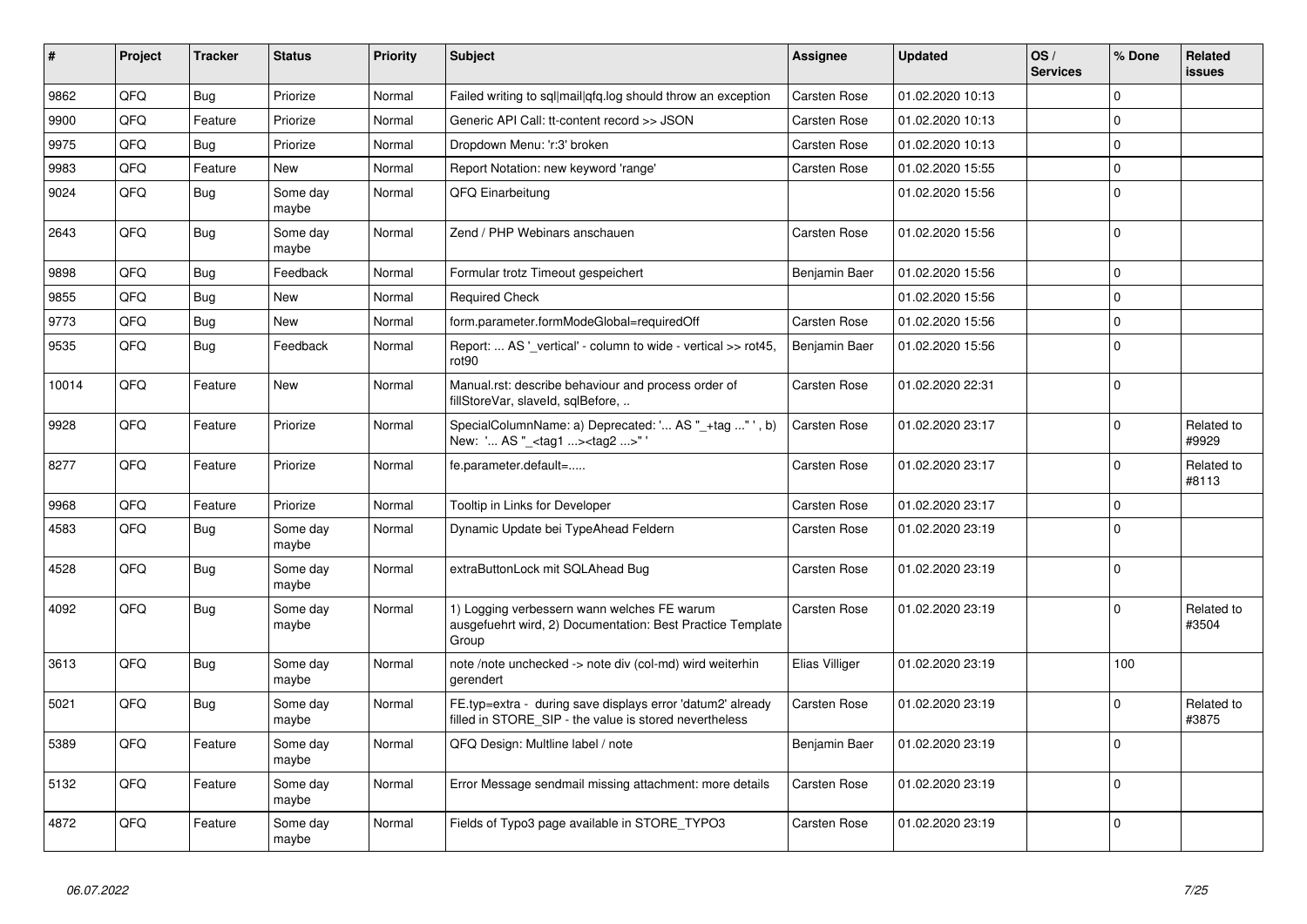| #    | Project | <b>Tracker</b> | <b>Status</b>     | <b>Priority</b> | <b>Subject</b>                                                                          | Assignee            | <b>Updated</b>   | OS/<br><b>Services</b> | % Done      | Related<br><b>issues</b> |
|------|---------|----------------|-------------------|-----------------|-----------------------------------------------------------------------------------------|---------------------|------------------|------------------------|-------------|--------------------------|
| 4869 | QFQ     | Feature        | Some day<br>maybe | Normal          | Dynamic Update (show, hide, readonly?, required?) for<br><b>Template Group Elements</b> | Carsten Rose        | 01.02.2020 23:19 |                        | $\Omega$    | Related to<br>#4865      |
| 4606 | QFQ     | Feature        | Some day<br>maybe | Normal          | link: qualifier to render bootstrap button                                              | Carsten Rose        | 01.02.2020 23:19 |                        | $\Omega$    |                          |
| 5877 | QFQ     | Bug            | Some day<br>maybe | Normal          | FE.type=note:bsColumn strange behaviour                                                 |                     | 01.02.2020 23:19 |                        | $\Omega$    |                          |
| 5768 | QFQ     | <b>Bug</b>     | Some day<br>maybe | Normal          | {{pageLanguage:T}}' missing if QFQ is called via api                                    | Carsten Rose        | 01.02.2020 23:19 |                        | $\Omega$    |                          |
| 5706 | QFQ     | Bug            | Some day<br>maybe | Normal          | upload: fileDestination needs to be sanatized                                           | Carsten Rose        | 01.02.2020 23:19 |                        | $\Omega$    |                          |
| 5557 | QFQ     | Bug            | Some day<br>maybe | Normal          | Form load: STORE RECORD filled, but should be empty                                     | Carsten Rose        | 01.02.2020 23:19 |                        | $\Omega$    |                          |
| 5852 | QFQ     | Feature        | Some day<br>maybe | Normal          | Logging: mail.log / sql.log - im FE anzeigen und via AJAX<br>aktualisieren              | Carsten Rose        | 01.02.2020 23:19 |                        | $\mathbf 0$ | Related to<br>#5885      |
| 5805 | QFQ     | Feature        | Some day<br>maybe | Normal          | TypeAHead SQL value instead of key stored                                               |                     | 01.02.2020 23:19 |                        | $\Omega$    | Related to<br>#5444      |
| 5579 | QFQ     | Feature        | Some day<br>maybe | Normal          | Enhance Doc / Presentation: variable type 'link column type'                            | <b>Carsten Rose</b> | 01.02.2020 23:19 |                        | $\Omega$    |                          |
| 5991 | QFQ     | Bug            | Some day<br>maybe | Normal          | URLs with ' ' or long parameter are problematic                                         | Carsten Rose        | 01.02.2020 23:19 |                        | $\Omega$    |                          |
| 7100 | QFQ     | Feature        | Some day<br>maybe | Normal          | Download: log access, max downloads, time limit                                         |                     | 01.02.2020 23:19 |                        | $\Omega$    |                          |
| 6704 | QFQ     | Feature        | Some day<br>maybe | Normal          | Upload Mode: Bilder in Notizen rechts sollen aktuellen<br>Upload repräsentieren.        |                     | 01.02.2020 23:19 |                        | $\Omega$    | Related to<br>#3264      |
| 6084 | QFQ     | Feature        | Some day<br>maybe | Normal          | New escape type: 'D' - convert date                                                     |                     | 01.02.2020 23:19 |                        | $\mathbf 0$ |                          |
| 5983 | QFQ     | Feature        | Some day<br>maybe | Normal          | Form Submit (save & update): normalize date/-time FE                                    | Carsten Rose        | 01.02.2020 23:19 |                        | $\mathbf 0$ |                          |
| 5923 | QFQ     | Feature        | Some day<br>maybe | Normal          | fillStoreSystemBySqlLate                                                                |                     | 01.02.2020 23:19 |                        | $\Omega$    |                          |
| 5895 | QFQ     | Feature        | Some day<br>maybe | Normal          | Tutorial: List of all QFQ Features                                                      |                     | 01.02.2020 23:19 |                        | $\Omega$    |                          |
| 5893 | QFQ     | Feature        | Some day<br>maybe | Normal          | Edit on double-click                                                                    |                     | 01.02.2020 23:19 |                        | $\Omega$    | Related to<br>#5894      |
| 7281 | QFQ     | Bug            | Some day<br>maybe | Normal          | Subrecords: on large screen separator line too short                                    |                     | 01.02.2020 23:19 |                        | $\Omega$    |                          |
| 8522 | QFQ     | Feature        | Some day<br>maybe | Normal          | build QFQ - npm warnings                                                                | Benjamin Baer       | 01.02.2020 23:19 |                        | 50          |                          |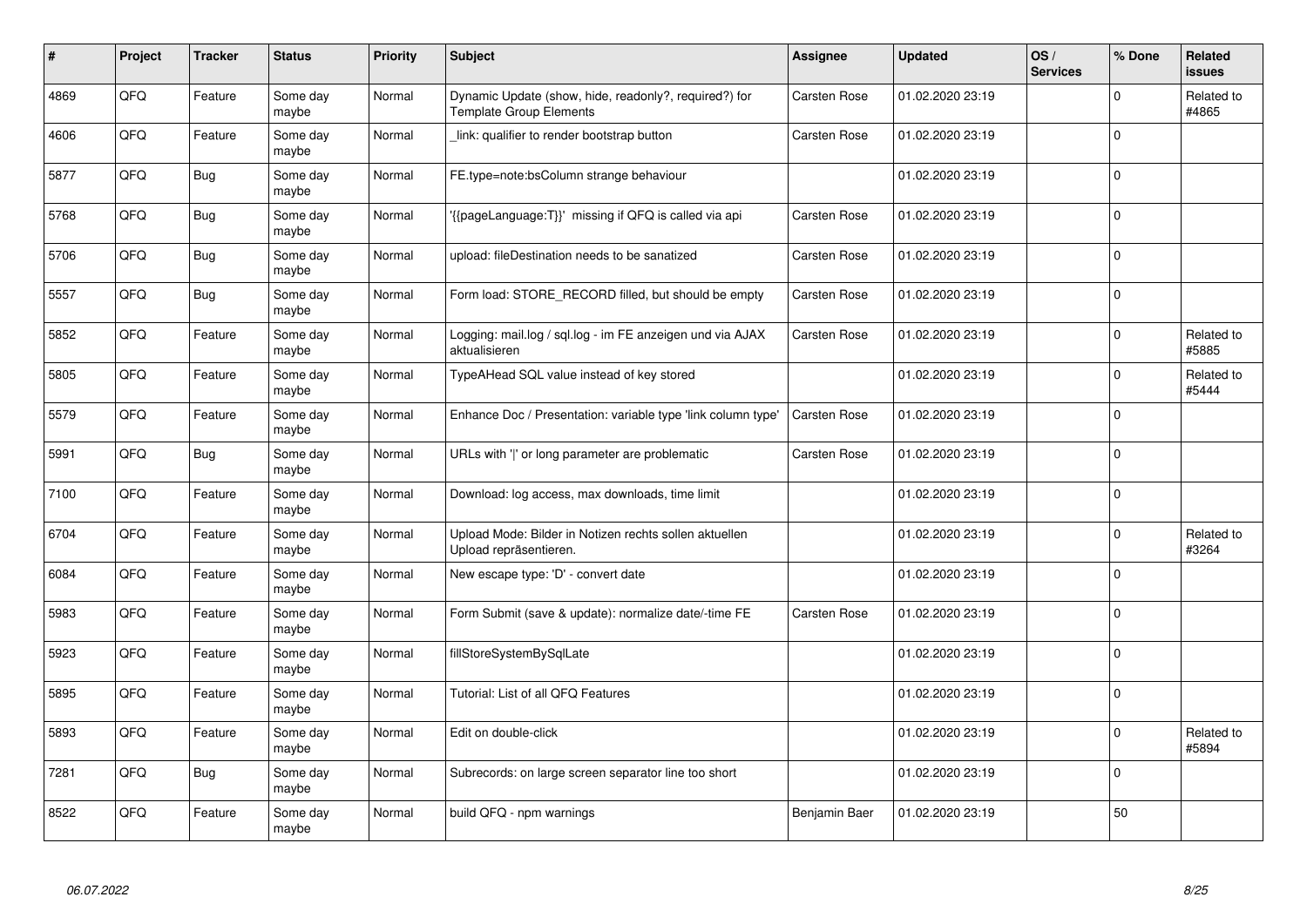| ∦    | Project | <b>Tracker</b> | <b>Status</b>     | <b>Priority</b> | <b>Subject</b>                                                                                                                                           | <b>Assignee</b> | <b>Updated</b>   | OS/<br><b>Services</b> | % Done      | Related<br><b>issues</b>                    |
|------|---------|----------------|-------------------|-----------------|----------------------------------------------------------------------------------------------------------------------------------------------------------|-----------------|------------------|------------------------|-------------|---------------------------------------------|
| 8056 | QFQ     | Feature        | Some day<br>maybe | Normal          | Termin Organisation (Reservation)                                                                                                                        |                 | 01.02.2020 23:19 |                        | $\Omega$    | Related to<br>#8658                         |
| 7921 | QFQ     | Feature        | Some day<br>maybe | Normal          | Rest API Export: URL kuerzer machen                                                                                                                      |                 | 01.02.2020 23:19 |                        | $\Omega$    |                                             |
| 4651 | QFQ     | Bug            | Some day<br>maybe | Normal          | "Loading document" Modal wird angezeigt bei uzhcd type=2<br>Ansicht                                                                                      | Carsten Rose    | 01.02.2020 23:20 |                        | $\Omega$    |                                             |
| 4454 | QFQ     | Bug            | Some day<br>maybe | Normal          | Required Elements: multiple elements in a row - whole row<br>marked if only one input is empty.                                                          | Benjamin Baer   | 01.02.2020 23:20 |                        | $\mathbf 0$ |                                             |
| 4398 | QFQ     | Bug            | Some day<br>maybe | Normal          | Typeahead: mouse click in a prefilled input opens a single<br>item dropdown with the current value - click on it seems to<br>set the value, not the key. | Benjamin Baer   | 01.02.2020 23:20 |                        | $\mathbf 0$ | Related to<br>#4457                         |
| 4328 | QFQ     | Bug            | Some day<br>maybe | Normal          | Error Message: Show FE name/number on problems in FE                                                                                                     | Carsten Rose    | 01.02.2020 23:20 |                        | $\mathbf 0$ |                                             |
| 4439 | QFQ     | Feature        | Some day<br>maybe | Normal          | Log: report all actions fired by an FE Element, incl. the<br>original directive (slaveld, sqlInsert, )                                                   |                 | 01.02.2020 23:20 |                        | $\Omega$    | Related to<br>#4432,<br>Related to<br>#5458 |
| 4435 | QFQ     | Feature        | Some day<br>maybe | Normal          | Report: striptags - specify allowed tags                                                                                                                 |                 | 01.02.2020 23:20 |                        | $\Omega$    |                                             |
| 4433 | QFQ     | Feature        | Some day<br>maybe | Normal          | Log when SIP will be destroyed by QFQ for any (security)<br>reason                                                                                       |                 | 01.02.2020 23:20 |                        | $\Omega$    | Related to<br>#4432,<br>Related to<br>#5458 |
| 4330 | QFQ     | Feature        | Some day<br>maybe | Normal          | Error Message: report missing {{ / }} in sqlUpdate, sqlInsert,<br>sqlDelete, sqlAfter, sqlBefore in FE action elements.                                  | Carsten Rose    | 01.02.2020 23:20 |                        | $\mathbf 0$ |                                             |
| 1234 | QFQ     | Feature        | Some day<br>maybe | Normal          | QF: Record numbering: Im Grid soll in Spalte 1 optional die<br>laufende Nummer der Records angezeigt werden.                                             |                 | 01.02.2020 23:20 |                        | $\Omega$    |                                             |
| 955  | QFQ     | Feature        | Some day<br>maybe | Normal          | QF: Notizen vor/nach dem Form                                                                                                                            |                 | 01.02.2020 23:20 |                        | $\Omega$    |                                             |
| 5455 | QFQ     | Feature        | Some day<br>maybe | Normal          | Mail Redirects grld abhaengig                                                                                                                            |                 | 01.02.2020 23:20 |                        | $\Omega$    |                                             |
| 5428 | QFQ     | Feature        | Some day<br>maybe | Normal          | secure thumbnail: late render on access.                                                                                                                 | Carsten Rose    | 01.02.2020 23:20 |                        | 0           |                                             |
| 5342 | QFQ     | Feature        | Some day<br>maybe | Normal          | link - with HTML Attributes                                                                                                                              |                 | 01.02.2020 23:20 |                        | 0           | Related to<br>#14077                        |
| 5024 | QFQ     | Feature        | Some day<br>maybe | Normal          | Fabric: Generate PDF with edits                                                                                                                          | Benjamin Baer   | 01.02.2020 23:20 |                        | $\mathbf 0$ | Related to<br>#10704                        |
| 4816 | QFQ     | Feature        | Some day<br>maybe | Normal          | Templates for QFQ Reports (Tables, Radios, )                                                                                                             |                 | 01.02.2020 23:20 |                        | 0           |                                             |
| 4757 | QFQ     | Feature        | Some day<br>maybe | Normal          | Test subrecord: download links ok? Links ok?                                                                                                             | Carsten Rose    | 01.02.2020 23:20 |                        | 0           |                                             |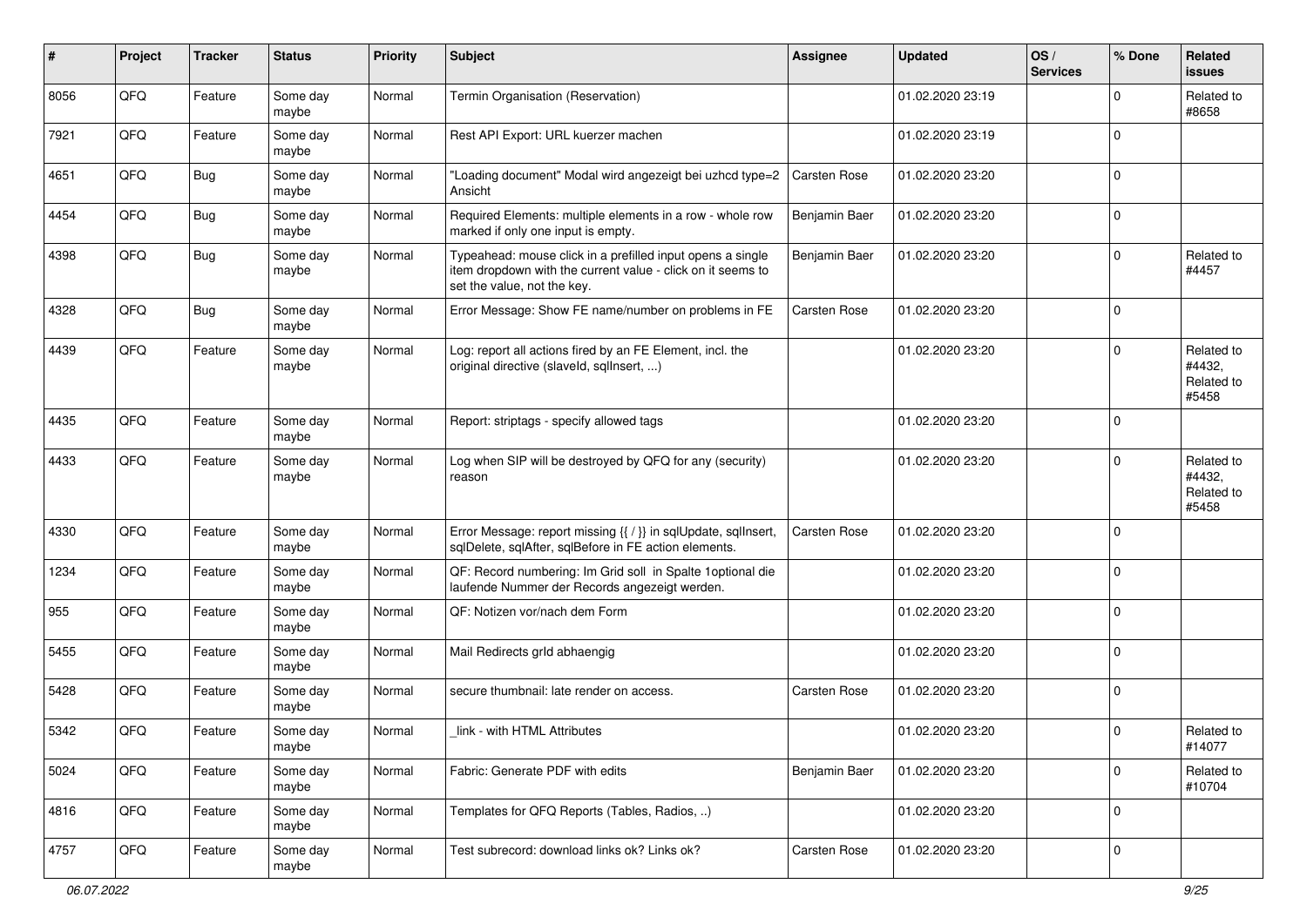| #    | Project | <b>Tracker</b> | <b>Status</b>     | <b>Priority</b> | <b>Subject</b>                                                                                                                                                | <b>Assignee</b> | <b>Updated</b>   | OS/<br><b>Services</b> | % Done      | Related<br><b>issues</b>                    |
|------|---------|----------------|-------------------|-----------------|---------------------------------------------------------------------------------------------------------------------------------------------------------------|-----------------|------------------|------------------------|-------------|---------------------------------------------|
| 4652 | QFQ     | Feature        | Some day<br>maybe | Normal          | UZH CD: Weiterleitung auf benutzerdefinierte 403/404 Seite                                                                                                    | Carsten Rose    | 01.02.2020 23:20 |                        | $\Omega$    |                                             |
| 7402 | QFQ     | Bug            | Some day<br>maybe | Normal          | thumbnail cache: outdated picture when permission denied<br>and permission resolved.                                                                          |                 | 01.02.2020 23:20 |                        | 0           |                                             |
| 7101 | QFQ     | <b>Bug</b>     | Some day<br>maybe | Normal          | 'form' in SIP and 'report' - breaks                                                                                                                           |                 | 01.02.2020 23:20 |                        | $\mathbf 0$ |                                             |
| 5851 | QFQ     | Feature        | Some day<br>maybe | Normal          | Queue System implementieren: MQTT, RabbitMQ                                                                                                                   |                 | 01.02.2020 23:20 |                        | $\mathbf 0$ | Related to<br>#5715                         |
| 5850 | QFQ     | Feature        | Some day<br>maybe | Normal          | Deployment: In QFQ Doc best practice fuer zeitgemaesses<br>Deployment beschreiben                                                                             |                 | 01.02.2020 23:20 |                        | $\mathbf 0$ |                                             |
| 5665 | QFQ     | Feature        | Some day<br>maybe | Normal          | Versuch das '{{!' nicht mehr noetig ist.                                                                                                                      | Carsten Rose    | 01.02.2020 23:20 |                        | $\Omega$    | Related to<br>#7432,<br>Related to<br>#7434 |
| 4443 | QFQ     | Feature        | Some day<br>maybe | Normal          | Form: multiple secondary tables                                                                                                                               |                 | 01.02.2020 23:20 |                        | $\mathbf 0$ |                                             |
| 4365 | QFQ     | Feature        | Some day<br>maybe | Normal          | Multi Language: new way of config                                                                                                                             | Carsten Rose    | 01.02.2020 23:20 |                        | 0           |                                             |
| 4343 | QFQ     | Feature        | Some day<br>maybe | Normal          | Link: Classifier to add 'attributes'                                                                                                                          | Carsten Rose    | 01.02.2020 23:20 |                        | $\Omega$    | Related to<br>#14077                        |
| 4659 | QFQ     | Bug            | Some day<br>maybe | Normal          | infoButtonExtra                                                                                                                                               | Carsten Rose    | 01.02.2020 23:20 |                        | $\mathbf 0$ |                                             |
| 4549 | QFQ     | Bug            | Some day<br>maybe | Normal          | TemplateGroups: FE.type SELECT loose selected value<br>after save                                                                                             | Carsten Rose    | 01.02.2020 23:20 |                        | $\mathbf 0$ | Related to<br>#4548,<br>Related to<br>#4771 |
| 4546 | QFQ     | Bug            | Some day<br>maybe | Normal          | NH: SIP storage is destroyed                                                                                                                                  |                 | 01.02.2020 23:20 |                        | $\Omega$    |                                             |
| 4650 | QFQ     | Feature        | Some day<br>maybe | Normal          | Convert html to doc/rtf                                                                                                                                       | Carsten Rose    | 01.02.2020 23:20 |                        | $\mathbf 0$ | Related to<br>#10704                        |
| 4640 | QFQ     | Feature        | Some day<br>maybe | Normal          | Rename System Forms                                                                                                                                           |                 | 01.02.2020 23:20 |                        | 0           |                                             |
| 4627 | QFQ     | Feature        | Some day<br>maybe | Normal          | dbupdate: all tables - check 'create', 'modified' if it is possible<br>to change to default 'CURRENT_TIMESTAMP' and modified<br>'ON UPDATE CURRENT TIMESTAMP' |                 | 01.02.2020 23:20 |                        | $\Omega$    |                                             |
| 4626 | QFQ     | Feature        | Some day<br>maybe | Normal          | Mobile View: 'classBody=qfq-form-right' makes no sense                                                                                                        |                 | 01.02.2020 23:20 |                        | $\mathbf 0$ |                                             |
| 4551 | QFQ     | Feature        | Some day<br>maybe | Normal          | Set 'pills' via dynamicUpdate to show/hide/disabled                                                                                                           |                 | 01.02.2020 23:20 |                        | $\mathbf 0$ | Related to<br>#3752                         |
| 4536 | QFG     | Feature        | Some day<br>maybe | Normal          | FE upload: problem with delete if mutliple uploads an<br>FE.name="                                                                                            |                 | 01.02.2020 23:20 |                        | 0           |                                             |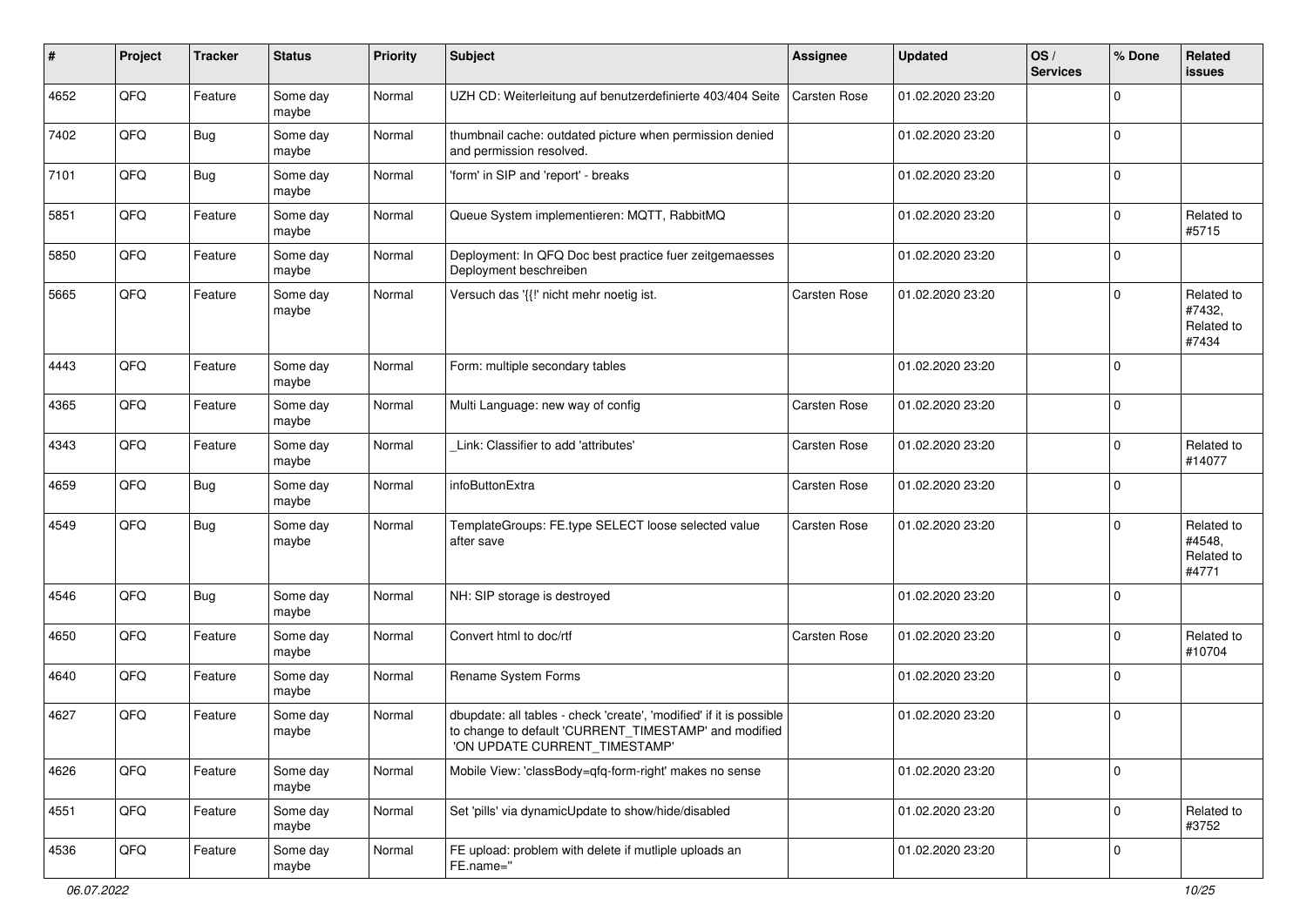| #    | Project | <b>Tracker</b> | <b>Status</b>     | <b>Priority</b> | <b>Subject</b>                                                                                                       | <b>Assignee</b> | <b>Updated</b>   | OS/<br><b>Services</b> | % Done      | Related<br><b>issues</b>                       |
|------|---------|----------------|-------------------|-----------------|----------------------------------------------------------------------------------------------------------------------|-----------------|------------------|------------------------|-------------|------------------------------------------------|
| 4446 | QFQ     | Feature        | Some day<br>maybe | Normal          | New FE get same feldContainerId as last modifed FE                                                                   |                 | 01.02.2020 23:20 |                        | $\Omega$    |                                                |
| 4771 | QFQ     | Bug            | Some day<br>maybe | Normal          | qfq: select-down-values empty after save (edit-form for<br>program administrators)                                   | Carsten Rose    | 01.02.2020 23:20 |                        | $\Omega$    | Related to<br>#4549, Has<br>duplicate<br>#4282 |
| 5892 | QFQ     | Feature        | Some day<br>maybe | Normal          | QFQ should use T3 API to manipulate FE GROUP<br>membership                                                           |                 | 01.02.2020 23:20 |                        | $\mathbf 0$ |                                                |
| 5480 | QFQ     | Feature        | Some day<br>maybe | Normal          | QFQ: Dokumentation mit Screenshots versehen                                                                          | Carsten Rose    | 01.02.2020 23:20 |                        | $\Omega$    | Related to<br>#9879                            |
| 5452 | QFQ     | Feature        | Some day<br>maybe | Normal          | Thumbnails from PDF: bad quality                                                                                     |                 | 01.02.2020 23:20 |                        | $\Omega$    |                                                |
| 4719 | QFQ     | Feature        | Some day<br>maybe | Normal          | Custom Message in Client in case of 'Browser tab close,<br>modification will be lost'                                |                 | 01.02.2020 23:20 |                        | $\Omega$    |                                                |
| 3547 | QFQ     | Bug            | New               | Normal          | FE of type 'note' causes writing of empty fields.                                                                    | Carsten Rose    | 01.02.2020 23:21 |                        | $\mathbf 0$ |                                                |
| 3504 | QFQ     | Feature        | New               | Normal          | Logging: welche Action FEs werden wann wie ausgefuehrt                                                               | Carsten Rose    | 01.02.2020 23:21 |                        | $\mathbf 0$ | Related to<br>#5458,<br>Related to<br>#4092    |
| 5576 | QFQ     | Bug            | <b>New</b>        | Normal          | Using MySQL 'DROP' requires privilege - wich is not really<br>necessary.                                             | Carsten Rose    | 01.02.2020 23:21 |                        | $\Omega$    |                                                |
| 5131 | QFQ     | Feature        | <b>New</b>        | Normal          | Activate Spin Gear ('wait/busy' indicator) via LINK attribute                                                        | Carsten Rose    | 01.02.2020 23:21 |                        | $\mathbf 0$ |                                                |
| 4250 | QFQ     | Feature        | New               | Normal          | AutoCron in QFQ via PHP                                                                                              | Carsten Rose    | 01.02.2020 23:21 |                        | $\Omega$    | Related to<br>#3292,<br>Related to<br>#3291    |
| 6483 | QFQ     | Bug            | <b>New</b>        | Normal          | R Store funktioniert nicht bei 'Report Notation' im FE                                                               | Carsten Rose    | 01.02.2020 23:21 |                        | $\mathbf 0$ |                                                |
| 6462 | QFQ     | Bug            | <b>New</b>        | Normal          | File Upload: Nutzlose Fehlermeldung wenn Datei zu gross                                                              | Carsten Rose    | 01.02.2020 23:21 |                        | $\mathbf 0$ | Related to<br>#6139                            |
| 6437 | QFQ     | Feature        | New               | Normal          | Neuer Mode Button bei FormElementen                                                                                  | Carsten Rose    | 01.02.2020 23:21 |                        | $\Omega$    | Related to<br>#9668,<br>Blocked by<br>#9678    |
| 6292 | QFQ     | Feature        | New               | Normal          | Download: File speichern mit Hash aber original Filename in   Carsten Rose<br>der Datenbank vermerken fuer Downloads |                 | 01.02.2020 23:21 |                        | l 0         |                                                |
| 6289 | QFQ     | Feature        | New               | Normal          | Form: Log                                                                                                            | Carsten Rose    | 01.02.2020 23:21 |                        | $\mathbf 0$ |                                                |
| 6677 | QFQ     | Bug            | New               | Normal          | Error message FE Action Element: no/wrong FE reference<br>who cause the problem.                                     | Carsten Rose    | 01.02.2020 23:21 |                        | 0           |                                                |
| 6765 | QFQ     | Feature        | New               | Normal          | Moeglichkeit via QFQ eigene Logs zu schreiben                                                                        | Carsten Rose    | 01.02.2020 23:21 |                        | $\mathbf 0$ |                                                |
| 6609 | QFQ     | Feature        | New               | Normal          | Formlet: JSON API erweitern                                                                                          | Carsten Rose    | 01.02.2020 23:21 |                        | 50          |                                                |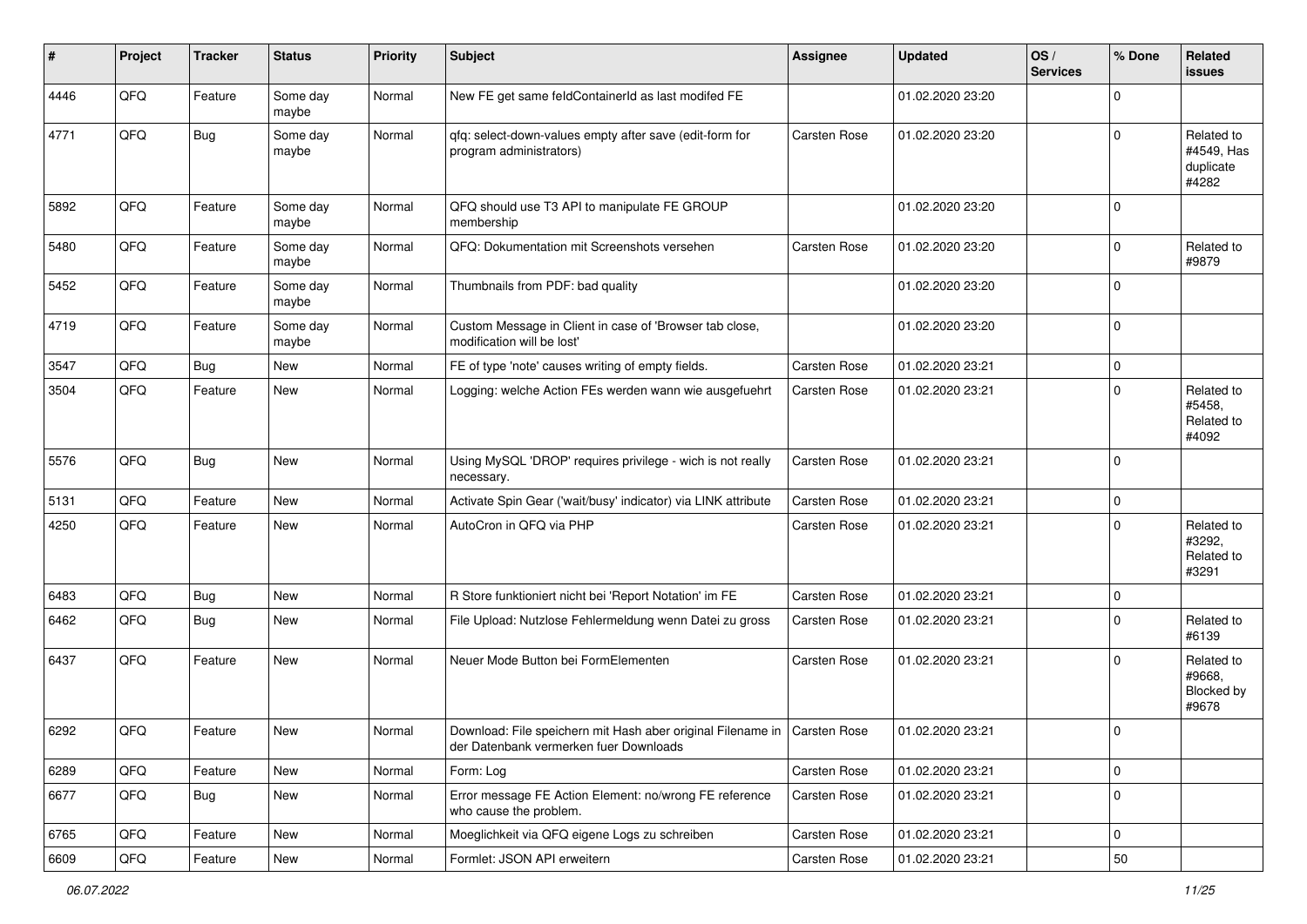| #    | Project | Tracker    | <b>Status</b>     | <b>Priority</b> | <b>Subject</b>                                                                                                             | Assignee            | <b>Updated</b>   | OS/<br><b>Services</b> | % Done         | Related<br>issues    |
|------|---------|------------|-------------------|-----------------|----------------------------------------------------------------------------------------------------------------------------|---------------------|------------------|------------------------|----------------|----------------------|
| 6594 | QFQ     | Feature    | <b>New</b>        | Normal          | Excel: on download, check if there is a valid sip                                                                          | Carsten Rose        | 01.02.2020 23:21 |                        | $\Omega$       |                      |
| 7014 | QFQ     | Bug        | New               | Normal          | Sending invalid emails succeeds when<br>debug.redirectAllMailTo is set                                                     | Carsten Rose        | 01.02.2020 23:21 |                        | $\Omega$       |                      |
| 6912 | QFQ     | Bug        | <b>New</b>        | Normal          | error Message Var 'deadline' already set in SIP - in Form<br>with FE.value={{deadline:R:::{{deadlinePeriod:Y}}}}           | Carsten Rose        | 01.02.2020 23:21 |                        | $\Omega$       |                      |
| 7119 | QFQ     | Feature    | <b>New</b>        | Normal          | Upload: scaleDownWidth, scaleDownHeight                                                                                    | Carsten Rose        | 01.02.2020 23:21 |                        | $\Omega$       |                      |
| 7102 | QFQ     | Feature    | <b>New</b>        | Normal          | Comment sign in report: '#' and '--'                                                                                       | Carsten Rose        | 01.02.2020 23:21 |                        | $\mathbf 0$    |                      |
| 7099 | QFQ     | Feature    | New               | Normal          | Redesign FormEditor                                                                                                        | Carsten Rose        | 01.02.2020 23:21 |                        | $\mathbf 0$    |                      |
| 6972 | QFQ     | Feature    | Some day<br>maybe | Normal          | Fabric Clipboard / cross browser tab                                                                                       | Benjamin Baer       | 01.02.2020 23:21 |                        | $\Omega$       |                      |
| 6970 | QFQ     | Feature    | Some day<br>maybe | Normal          | tablesorter: default fuer 'sortReset' aendern von 'Ctrl' zu 'Alt'                                                          | Benjamin Baer       | 01.02.2020 23:21 |                        | $\Omega$       |                      |
| 6855 | QFQ     | Feature    | New               | Normal          | With {{feUser:U}}!={{feUser:T}}: Save / Delete: only possible<br>with {{feUserSave:U}}='yes' and '{{feUserDelete:U}}='yes' | <b>Carsten Rose</b> | 01.02.2020 23:21 |                        | $\Omega$       |                      |
| 7261 | QFQ     | <b>Bug</b> | <b>New</b>        | Normal          | Report pathFilename for user without path, only the filename                                                               | Carsten Rose        | 01.02.2020 23:21 |                        | $\mathbf 0$    |                      |
| 7219 | QFQ     | Bug        | <b>New</b>        | Normal          | typeSheadSql / typeAheadSqlPrefetch: change to curly<br>braces                                                             | Carsten Rose        | 01.02.2020 23:21 |                        | $\Omega$       |                      |
| 7481 | QFQ     | Feature    | <b>New</b>        | Normal          | Detect 'BaseUrl' automatically                                                                                             | Carsten Rose        | 01.02.2020 23:21 |                        | $\mathbf 0$    |                      |
| 7342 | QFQ     | Feature    | <b>New</b>        | Normal          | add content $=$ hide this                                                                                                  | Carsten Rose        | 01.02.2020 23:21 |                        | $\Omega$       |                      |
| 7280 | QFQ     | Feature    | <b>New</b>        | Normal          | recently used table                                                                                                        | Carsten Rose        | 01.02.2020 23:21 |                        | $\Omega$       |                      |
| 7239 | QFQ     | Feature    | <b>New</b>        | Normal          | TinyMCE: html tag whitelist                                                                                                | Carsten Rose        | 01.02.2020 23:21 |                        | $\Omega$       | Related to<br>#14320 |
| 7175 | QFQ     | Feature    | New               | Normal          | Upload: md5 hash as filename                                                                                               | <b>Carsten Rose</b> | 01.02.2020 23:21 |                        | $\Omega$       |                      |
| 7574 | QFQ     | Bug        | <b>New</b>        | Normal          | Substitute error: form element not reported / dont parse<br>Form.note                                                      | Carsten Rose        | 01.02.2020 23:21 |                        | $\Omega$       |                      |
| 9602 | QFQ     | Feature    | New               | Normal          | Form definition as JSON                                                                                                    | <b>Carsten Rose</b> | 01.02.2020 23:21 |                        | $\Omega$       | Related to<br>#9600  |
| 7683 | QFQ     | Feature    | <b>New</b>        | Normal          | Special column names in '{{ SELECT  AS _link }}' should<br>be detected                                                     | Carsten Rose        | 01.02.2020 23:21 |                        | $\Omega$       |                      |
| 7681 | QFQ     | Feature    | <b>New</b>        | Normal          | Optional switch off 'check for modified record'                                                                            | Carsten Rose        | 01.02.2020 23:21 |                        | $\mathbf 0$    |                      |
| 7521 | QFQ     | Feature    | <b>New</b>        | Normal          | TemplateGroup: fe.type=upload                                                                                              | Carsten Rose        | 01.02.2020 23:21 |                        | $\Omega$       | Related to<br>#9706  |
| 4082 | QFQ     | Feature    | <b>New</b>        | Normal          | Dynamic Update: modeSql - useful default                                                                                   | Carsten Rose        | 01.02.2020 23:22 |                        | $\Omega$       |                      |
| 7512 | QFQ     | Bug        | New               | Normal          | FE: inputType=number >> 'pattern' is not respected                                                                         | <b>Carsten Rose</b> | 01.02.2020 23:22 |                        | $\mathbf 0$    |                      |
| 7002 | QFQ     | Bug        | <b>New</b>        | Normal          | Dynamic Update: row does not disappear / appear                                                                            | Carsten Rose        | 01.02.2020 23:22 |                        | $\overline{0}$ |                      |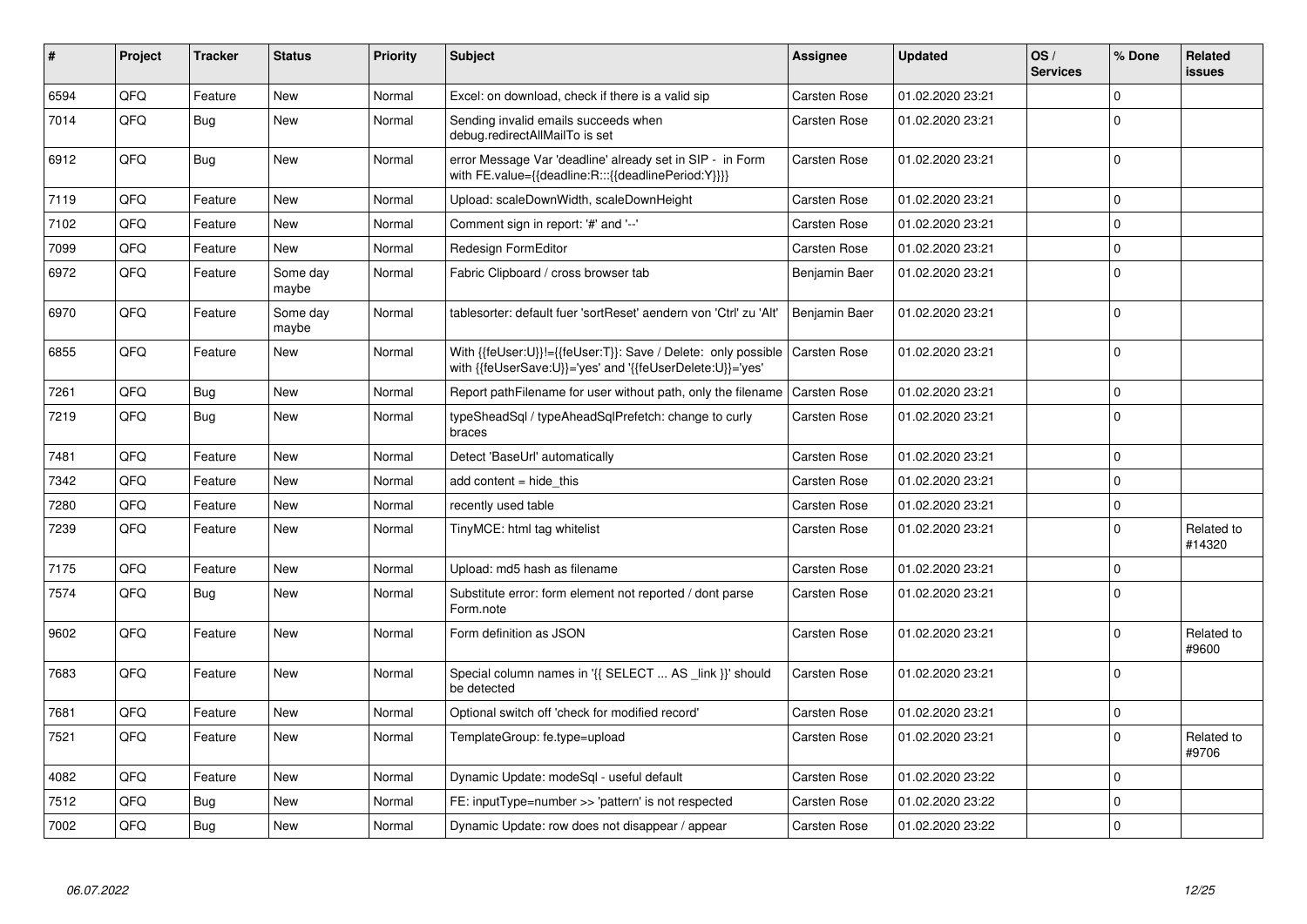| ∦    | Project | <b>Tracker</b> | <b>Status</b>     | <b>Priority</b> | <b>Subject</b>                                                                                         | <b>Assignee</b>     | <b>Updated</b>   | OS/<br><b>Services</b> | % Done      | Related<br>issues         |
|------|---------|----------------|-------------------|-----------------|--------------------------------------------------------------------------------------------------------|---------------------|------------------|------------------------|-------------|---------------------------|
| 7109 | QFQ     | Feature        | <b>New</b>        | Normal          | Dynamic Updates: row/element hide                                                                      | <b>Carsten Rose</b> | 01.02.2020 23:22 |                        | $\Omega$    | Has<br>duplicate<br>#4081 |
| 6250 | QFQ     | Feature        | In Progress       | Normal          | Enhance layout: a) Subrecord, b) Subrecord-Title                                                       | Carsten Rose        | 01.02.2020 23:22 |                        | $\Omega$    | Related to<br>#5391       |
| 7795 | QFQ     | Bug            | <b>New</b>        | Normal          | Readonly Form: Typeahead-Felder                                                                        | Carsten Rose        | 01.02.2020 23:22 |                        | $\Omega$    | Related to<br>#10640      |
| 7685 | QFQ     | Bug            | <b>New</b>        | Normal          | Open FormElement from QFQ error message and save<br>modified record: error about missing {{formId:F}}  | Carsten Rose        | 01.02.2020 23:22 |                        | $\Omega$    |                           |
| 7547 | QFQ     | Bug            | New               | Normal          | Error Message in afterSave: wrong parameter column<br>reported                                         | Carsten Rose        | 01.02.2020 23:22 |                        | $\Omega$    |                           |
| 7524 | QFQ     | Bug            | New               | Normal          | QFQ throws a 'General Error' if 'fileadmin/protected/log/' is<br>not writeable                         | Carsten Rose        | 01.02.2020 23:22 |                        | $\mathbf 0$ |                           |
| 7513 | QFQ     | Bug            | <b>New</b>        | Normal          | Radios not correct aligned                                                                             | Carsten Rose        | 01.02.2020 23:22 |                        | $\mathbf 0$ |                           |
| 7812 | QFQ     | Feature        | <b>New</b>        | Normal          | FE 'Subrecord' - new option 'subrecordShowFilter',<br>'subrecordPaging'                                | Carsten Rose        | 01.02.2020 23:22 |                        | $\mathbf 0$ |                           |
| 7730 | QFQ     | Feature        | Priorize          | Normal          | SELECT Box: title in between                                                                           | Benjamin Baer       | 01.02.2020 23:22 |                        | $\Omega$    |                           |
| 7520 | QFQ     | Feature        | New               | Normal          | QR Code:  AS _qr ( AS _link)                                                                           | Carsten Rose        | 01.02.2020 23:22 |                        | 0           |                           |
| 7519 | QFQ     | Feature        | <b>New</b>        | Normal          | Select: Multi                                                                                          | Carsten Rose        | 01.02.2020 23:22 |                        | $\mathbf 0$ |                           |
| 8049 | QFQ     | Bug            | New               | Normal          | FE.type=note, column 'value': text moves some pixel to top<br>after save                               | Carsten Rose        | 01.02.2020 23:22 |                        | 0           |                           |
| 8806 | QFQ     | Feature        | <b>New</b>        | Normal          | SQL Function nl2br                                                                                     | Carsten Rose        | 01.02.2020 23:22 |                        | $\mathbf 0$ |                           |
| 8719 | QFQ     | Feature        | <b>New</b>        | Normal          | extraButtonLock: add support for 0/1                                                                   | Carsten Rose        | 01.02.2020 23:22 |                        | $\mathbf 0$ |                           |
| 8336 | QFQ     | Feature        | New               | Normal          | Form > modified > Close New: a) Optional disable popup, b)<br>custom text, c) mode on save: close stay | Carsten Rose        | 01.02.2020 23:22 |                        | $\mathbf 0$ | Related to<br>#8335       |
| 8089 | QFQ     | Feature        | New               | Normal          | Copy/Paste for FormElements                                                                            | Carsten Rose        | 01.02.2020 23:22 |                        | 0           |                           |
| 7924 | QFQ     | Feature        | <b>New</b>        | Normal          | Radio/Checkbox with Tooltip                                                                            | Carsten Rose        | 01.02.2020 23:22 |                        | $\mathbf 0$ |                           |
| 9127 | QFQ     | Bug            | New               | Normal          | Error Message: change 'roll over' color - text not readable                                            | Carsten Rose        | 01.02.2020 23:22 |                        | $\mathbf 0$ |                           |
| 9130 | QFQ     | Feature        | Some day<br>maybe | Normal          | tablesorter: Automatic Row numbering / Zeilenummer                                                     | Benjamin Baer       | 01.02.2020 23:22 |                        | $\Omega$    |                           |
| 9129 | QFQ     | Feature        | <b>New</b>        | Normal          | sqlValidate: Message as notification, not as error                                                     | Carsten Rose        | 01.02.2020 23:22 |                        | $\mathbf 0$ | Related to<br>#9128       |
| 9128 | QFQ     | Feature        | New               | Normal          | Error Message: not replaced variables- a) replace back to<br>'{{', b) underline                        | Carsten Rose        | 01.02.2020 23:22 |                        | 0           | Related to<br>#9129       |
| 8975 | QFQ     | Feature        | New               | Normal          | Report Notation: 2.0                                                                                   | Carsten Rose        | 01.02.2020 23:22 |                        | $\mathbf 0$ | Related to<br>#8963       |
| 9317 | QFQ     | <b>Bug</b>     | New               | Normal          | FE.type=note: with dynamic show/hidden an empty label<br>causes trouble                                | Carsten Rose        | 01.02.2020 23:22 |                        | 0           |                           |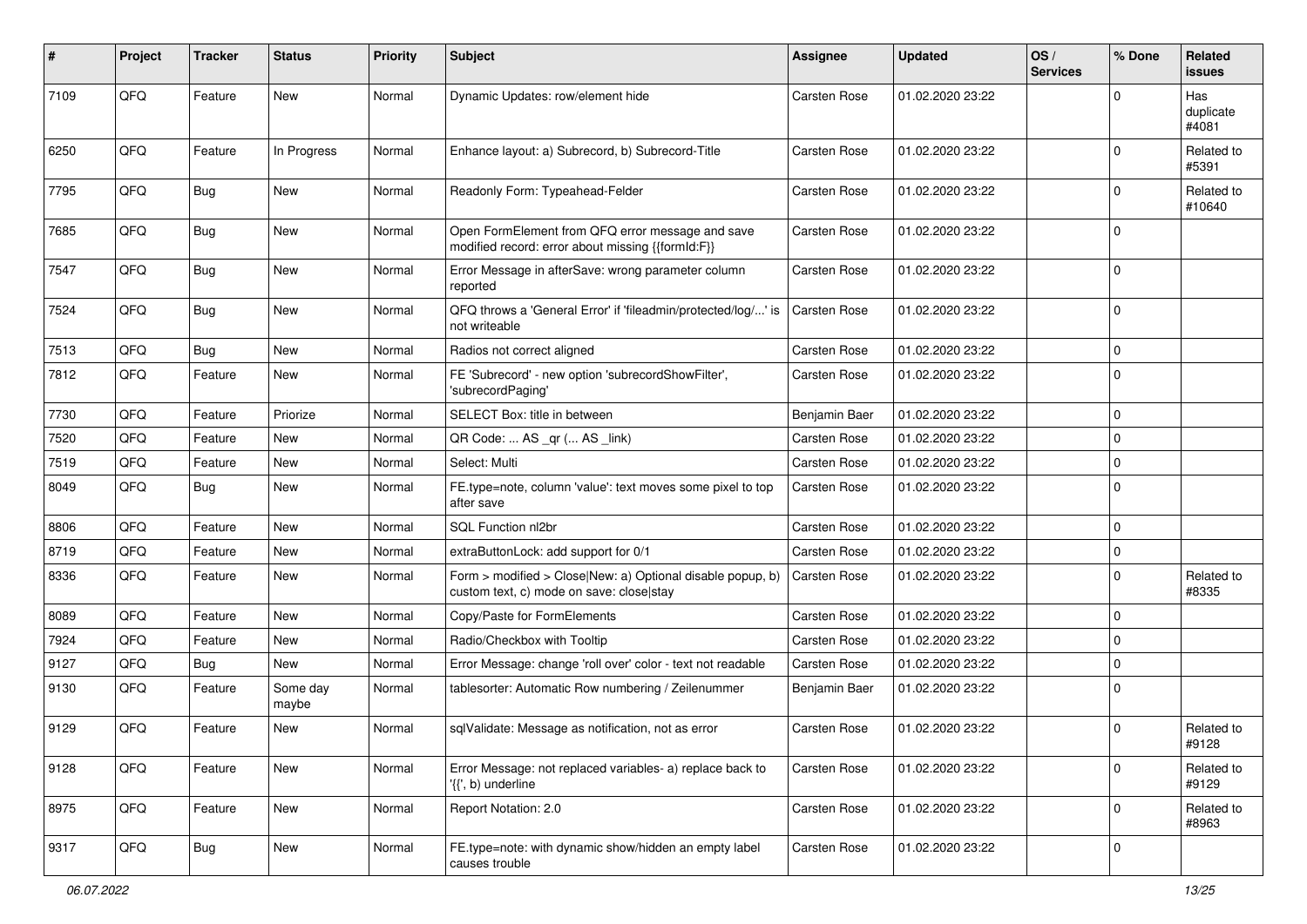| #     | Project | <b>Tracker</b> | <b>Status</b> | <b>Priority</b> | Subject                                                                                  | Assignee            | <b>Updated</b>   | OS/<br><b>Services</b> | % Done      | Related<br>issues                                                    |
|-------|---------|----------------|---------------|-----------------|------------------------------------------------------------------------------------------|---------------------|------------------|------------------------|-------------|----------------------------------------------------------------------|
| 9275  | QFQ     | <b>Bug</b>     | New           | Normal          | autcron: t3 page, which takes to long to respond, is not<br>reported properly            | Carsten Rose        | 01.02.2020 23:22 |                        | 100         |                                                                      |
| 9177  | QFQ     | Bug            | New           | Normal          | Bug? QFQ tries to save an action FE, which has real<br>existing column name              | <b>Carsten Rose</b> | 01.02.2020 23:22 |                        | $\Omega$    |                                                                      |
| 9208  | QFQ     | Feature        | New           | Normal          | Manage 'recent' records                                                                  | Carsten Rose        | 01.02.2020 23:22 |                        | $\mathbf 0$ |                                                                      |
| 9136  | QFQ     | Feature        | New           | Normal          | Create ZIP files with dynamic PDFs                                                       | Carsten Rose        | 01.02.2020 23:22 |                        | $\mathbf 0$ |                                                                      |
| 9533  | QFQ     | Bug            | New           | Normal          | FE.type=upload: Check in 'beforeSave' if upload is given                                 | Carsten Rose        | 01.02.2020 23:22 |                        | $\Omega$    | Related to<br>#11523                                                 |
| 9537  | QFQ     | Feature        | New           | Normal          | FormEditor: Edit fieldset in FrontEnd                                                    | Carsten Rose        | 01.02.2020 23:22 |                        | 0           |                                                                      |
| 9352  | QFQ     | Feature        | New           | Normal          | FE 'Native' fire slaveld, sqlAfter, sqlIns                                               | Carsten Rose        | 01.02.2020 23:22 |                        | $\mathbf 0$ |                                                                      |
| 9783  | QFQ     | <b>Bug</b>     | New           | Normal          | Email with special characters                                                            | <b>Carsten Rose</b> | 01.02.2020 23:22 |                        | $\mathbf 0$ |                                                                      |
| 9691  | QFQ     | <b>Bug</b>     | In Progress   | Normal          | Checkbox: dynamic update > readonly                                                      | Carsten Rose        | 01.02.2020 23:22 |                        | 50          | Related to<br>#9834                                                  |
| 9811  | QFQ     | Feature        | New           | Normal          | Report: tag every n'th row                                                               | Carsten Rose        | 01.02.2020 23:22 |                        | $\mathbf 0$ |                                                                      |
| 9781  | QFQ     | Feature        | New           | Normal          | Button: CSS class to make buttons smaller                                                | Carsten Rose        | 01.02.2020 23:22 |                        | $\mathbf 0$ |                                                                      |
| 9707  | QFQ     | Feature        | New           | Normal          | SIP security: encode pageld and check pageld on decode                                   | Carsten Rose        | 01.02.2020 23:22 |                        | $\mathbf 0$ |                                                                      |
| 9706  | QFQ     | Feature        | New           | Normal          | Multi File Upload (hidden template group)                                                | Carsten Rose        | 01.02.2020 23:22 |                        | $\mathbf 0$ | Related to<br>#7521,<br>Related to<br>#5562,<br>Related to<br>#13330 |
| 10015 | QFQ     | Feature        | Priorize      | Normal          | Monospace in Textarea                                                                    | Carsten Rose        | 03.02.2020 13:40 |                        | 0           |                                                                      |
| 10003 | QFQ     | Feature        | Priorize      | Normal          | fieldset: stronger visualize group                                                       | Benjamin Baer       | 12.02.2020 08:13 |                        | $\mathbf 0$ |                                                                      |
| 10115 | QFQ     | Feature        | New           | Normal          | TypeAhead: static list                                                                   | <b>Carsten Rose</b> | 26.02.2020 16:42 |                        | 100         |                                                                      |
| 10324 | QFQ     | Bug            | New           | Normal          | Excel Export mit Template funktioniert nur, wenn Template<br>vor uid kommt               |                     | 30.03.2020 11:20 |                        | 0           | Related to<br>#10257                                                 |
| 4050  | QFQ     | Feature        | New           | Normal          | sql.log: 1) FormElement ID which causes a specific action,<br>2) Result in the same row. | Carsten Rose        | 15.04.2020 11:35 |                        | $\Omega$    | Related to<br>#5458                                                  |
| 10082 | QFQ     | Bug            | New           | Normal          | FE.type=SELECT - 'sanatize' Class                                                        | Carsten Rose        | 07.05.2020 09:36 |                        | $\Omega$    | Related to<br>#10081                                                 |
| 10119 | QFQ     | Feature        | New           | Normal          | Dropdown (selectlist) & TypeAhead: format and catagorize<br>list                         | Carsten Rose        | 07.05.2020 09:36 |                        | 0           |                                                                      |
| 10124 | QFQ     | Feature        | Feedback      | Normal          | qfq AAI-Login                                                                            | Karin Niffeler      | 07.05.2020 09:36 |                        | 0           |                                                                      |
| 10322 | QFQ     | Bug            | New           | Normal          | FormElement / Radio: missing column 'enum' >> FE not<br>reported                         | Carsten Rose        | 07.05.2020 09:37 |                        | 0           |                                                                      |
| 10384 | QFQ     | Feature        | New           | Normal          | Parameter Exchange QFQ Instances                                                         |                     | 07.05.2020 09:38 |                        | 0           |                                                                      |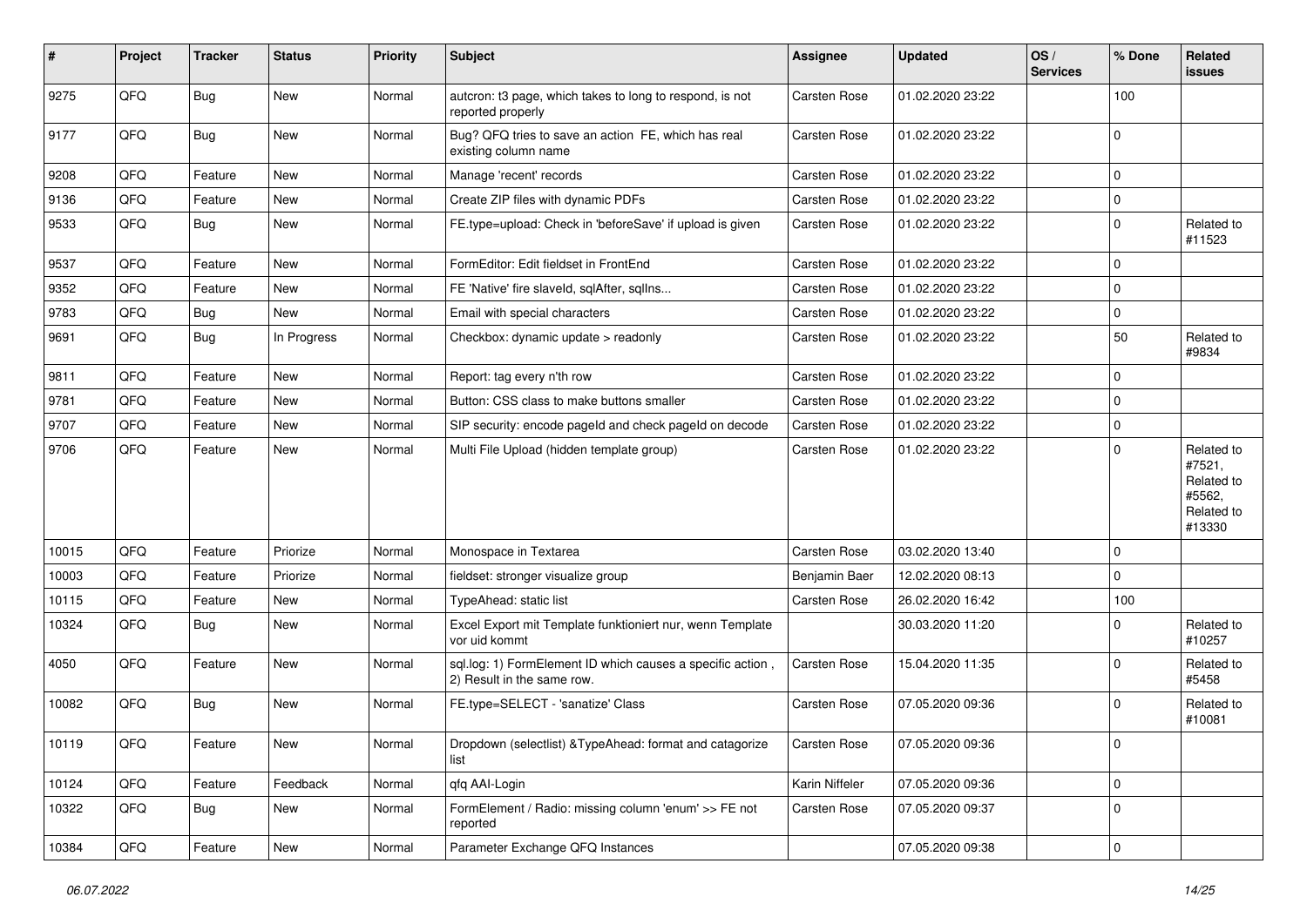| #     | Project | <b>Tracker</b> | <b>Status</b>     | <b>Priority</b> | Subject                                                                                            | Assignee     | <b>Updated</b>   | OS/<br><b>Services</b> | % Done      | Related<br>issues                                                    |
|-------|---------|----------------|-------------------|-----------------|----------------------------------------------------------------------------------------------------|--------------|------------------|------------------------|-------------|----------------------------------------------------------------------|
| 10443 | QFQ     | Feature        | In Progress       | Normal          | Konzept_api / _live                                                                                | Carsten Rose | 07.05.2020 09:39 |                        | $\Omega$    |                                                                      |
| 5559  | QFQ     | Bug            | New               | Normal          | FE.type = Upload: 'accept' might contain variables                                                 | Carsten Rose | 11.05.2020 21:23 |                        | $\mathbf 0$ |                                                                      |
| 10593 | QFQ     | Feature        | New               | Normal          | label2: text behind input element                                                                  | Carsten Rose | 16.05.2020 10:57 |                        | $\Omega$    |                                                                      |
| 5345  | QFQ     | Feature        | New               | Normal          | Report: UPDATE / INSERT / DELETE statements should<br>trigger subqueries, depending on the result. | Carsten Rose | 27.05.2020 16:11 |                        | $\Omega$    |                                                                      |
| 10658 | QFQ     | Bug            | New               | Normal          | processReadOnly broken                                                                             | Carsten Rose | 27.05.2020 17:55 |                        | $\Omega$    |                                                                      |
| 10005 | QFQ     | Feature        | Priorize          | Normal          | Report / special column name:  AS _calendar                                                        | Carsten Rose | 03.06.2020 17:28 |                        | $\mathbf 0$ |                                                                      |
| 10738 | QFQ     | Feature        | Some day<br>maybe | Normal          | CORS headers for external API requests                                                             |              | 10.06.2020 14:00 |                        | $\Omega$    |                                                                      |
| 3432  | QFQ     | Feature        | New               | Normal          | subrecord: dynamicUpdate                                                                           | Carsten Rose | 11.06.2020 21:10 |                        | $\Omega$    | Related to<br>#5691                                                  |
| 10763 | QFQ     | Feature        | New               | Normal          | form accessed and submitted despite logout?                                                        |              | 16.06.2020 11:43 |                        | $\mathbf 0$ |                                                                      |
| 10819 | QFQ     | Feature        | New               | Normal          | Persistent SIP - second try                                                                        | Carsten Rose | 29.06.2020 23:02 |                        | $\Omega$    | Related to<br>#6261                                                  |
| 10874 | QFQ     | Feature        | <b>New</b>        | Normal          | Erstellen eines Foreign Keys in der Tabelle "FormElement"                                          |              | 13.07.2020 10:11 |                        | $\mathbf 0$ |                                                                      |
| 10890 | QFQ     | Bug            | New               | Normal          | AutoCron hangs                                                                                     |              | 20.07.2020 13:56 |                        | $\Omega$    |                                                                      |
| 10976 | QFQ     | Feature        | <b>New</b>        | Normal          | Excel Export Verbesserungen                                                                        | Carsten Rose | 06.08.2020 10:56 |                        | $\mathbf 0$ |                                                                      |
| 10996 | QFQ     | Feature        | New               | Normal          | Download video via sip: no seek                                                                    | Carsten Rose | 12.08.2020 14:18 |                        | $\mathbf 0$ |                                                                      |
| 11080 | QFQ     | Feature        | New               | Normal          | Send MQTT messages                                                                                 | Carsten Rose | 29.08.2020 19:49 |                        | $\Omega$    |                                                                      |
| 11076 | QFQ     | Feature        | In Progress       | Normal          | SELECT  AS _websocket                                                                              | Carsten Rose | 30.08.2020 17:49 |                        | $\Omega$    | Related to<br>#13354                                                 |
| 11239 | QFQ     | Bug            | New               | Normal          | Radiobutton (plain): horizontales Rendern abhängig vom<br>Datentyp in der Datenbank                | Carsten Rose | 30.09.2020 18:37 |                        | 0           |                                                                      |
| 11504 | QFQ     | Feature        | New               | Normal          | Dynamic Update: Button text update for 'Save',' Close' &<br>'Delete'                               | Carsten Rose | 12.11.2020 23:44 |                        | $\Omega$    |                                                                      |
| 10937 | QFQ     | Bug            | New               | Normal          | Fehler mit abhängigen Select- Feldern beim Positionieren                                           | Carsten Rose | 12.11.2020 23:45 |                        | $\mathbf 0$ |                                                                      |
| 10759 | QFQ     | <b>Bug</b>     | New               | Normal          | emptyMeansNull - Feld falsch aktualisiert                                                          |              | 12.11.2020 23:45 |                        | $\mathbf 0$ |                                                                      |
| 10704 | QFQ     | <b>Bug</b>     | New               | Normal          | wkhtml problem rendering fullCalendar.js / fabric.js >><br>successor: puppeteer                    | Carsten Rose | 12.11.2020 23:45 |                        | $\mathbf 0$ | Related to<br>#5024,<br>Related to<br>#4650,<br>Related to<br>#10715 |
| 10588 | QFQ     | Bug            | New               | Normal          | typeahed Tag: Doku anpassen                                                                        | Carsten Rose | 12.11.2020 23:45 |                        | 0           |                                                                      |
| 11522 | QFQ     | Bug            | New               | Normal          | Aus/Einblenden von Reitern                                                                         |              | 13.11.2020 14:58 |                        | $\mathbf 0$ |                                                                      |
| 11523 | QFQ     | Feature        | New               | Normal          | Mit dynamic Update erkennen, ob Upload gemacht wurde                                               | Carsten Rose | 13.11.2020 15:07 |                        | 0           | Related to<br>#9533                                                  |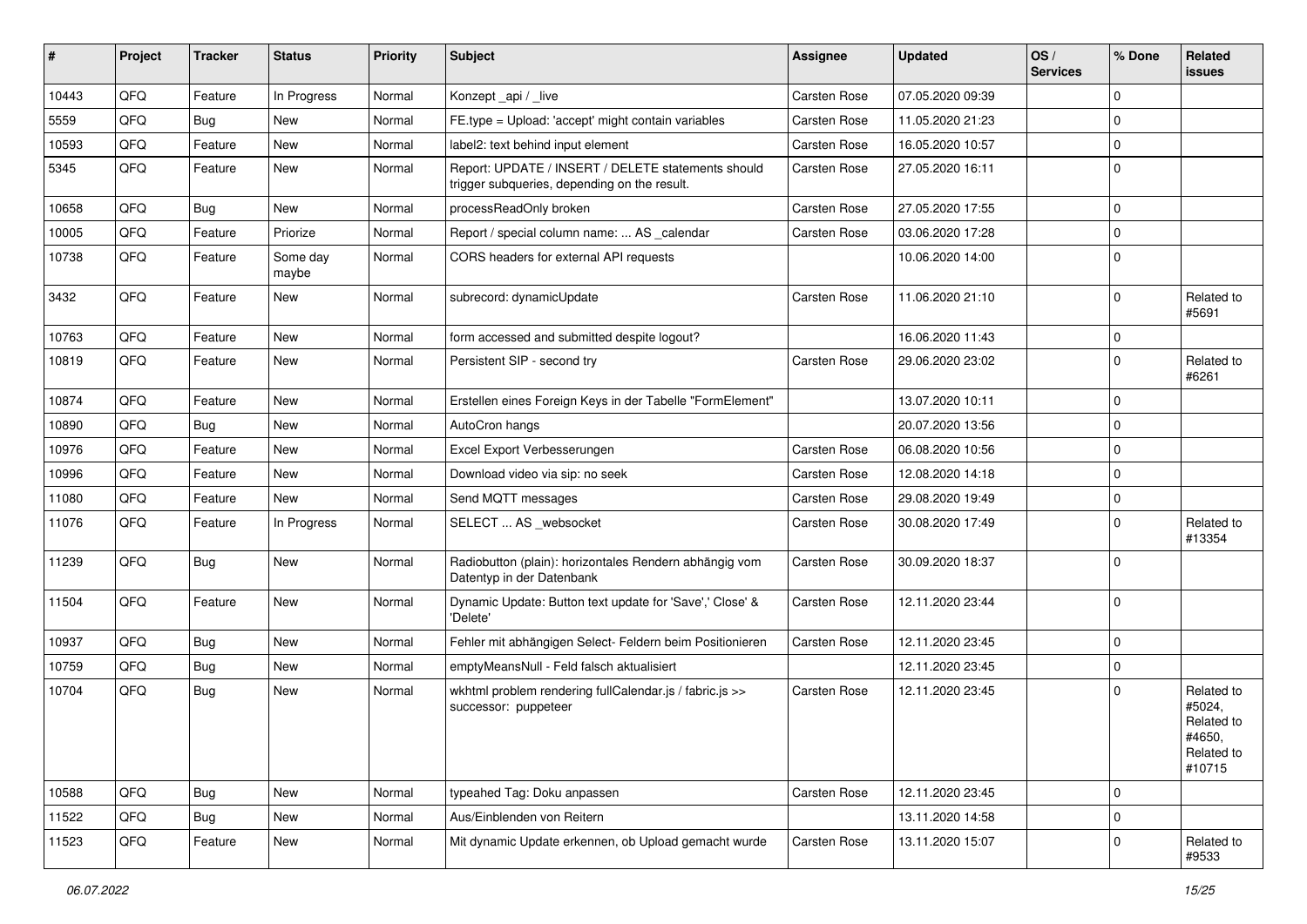| ∦     | Project | <b>Tracker</b> | <b>Status</b>     | <b>Priority</b> | <b>Subject</b>                                                                                       | <b>Assignee</b>     | <b>Updated</b>   | OS/<br><b>Services</b> | % Done      | Related<br>issues    |
|-------|---------|----------------|-------------------|-----------------|------------------------------------------------------------------------------------------------------|---------------------|------------------|------------------------|-------------|----------------------|
| 11535 | QFQ     | Feature        | <b>New</b>        | Normal          | Ability to create SQL columns in frontend QFQ forms                                                  |                     | 17.11.2020 12:11 |                        | $\Omega$    |                      |
| 11534 | QFQ     | Feature        | New               | Normal          | Report: Action on selected rows - Table batchprocessing<br>feature                                   |                     | 18.11.2020 08:15 |                        | $\Omega$    |                      |
| 11695 | QFQ     | Bug            | <b>New</b>        | Normal          | MultiForm required FE Error                                                                          | <b>Carsten Rose</b> | 04.12.2020 13:34 |                        | $\mathbf 0$ |                      |
| 11715 | QFQ     | Bug            | New               | Normal          | acceptZeroAsRequired and requiredOffButMark do not<br>coincide                                       |                     | 08.12.2020 12:13 |                        | $\Omega$    |                      |
| 11716 | QFQ     | Feature        | New               | Normal          | Form an beliebiger Stelle im Report anzeigen                                                         |                     | 09.12.2020 09:47 |                        | $\mathbf 0$ |                      |
| 11752 | QFQ     | Bug            | <b>New</b>        | Normal          | checkbox renders multiple input elements with same name                                              | <b>Carsten Rose</b> | 17.12.2020 14:58 |                        | $\Omega$    | Related to<br>#11750 |
| 11775 | QFQ     | Feature        | New               | Normal          | Subrecord Tooltip pro Feld                                                                           | <b>Carsten Rose</b> | 18.12.2020 15:22 |                        | $\mathbf 0$ | Related to<br>#11955 |
| 5695  | QFQ     | Feature        | In Progress       | Normal          | Multiform                                                                                            | <b>Carsten Rose</b> | 02.01.2021 18:38 |                        | $\mathbf 0$ |                      |
| 9126  | QFQ     | Bug            | Some day<br>maybe | Normal          | hidden Form elements are present in page source                                                      |                     | 02.01.2021 18:41 |                        | $\Omega$    |                      |
| 9281  | QFQ     | Bug            | Some day<br>maybe | Normal          | Allow STRICT TRANS TABLES                                                                            | <b>Carsten Rose</b> | 02.01.2021 18:43 |                        | $\Omega$    |                      |
| 3880  | QFQ     | Feature        | Some day<br>maybe | Normal          | Form 'Form': anlegen einer Tabelle                                                                   |                     | 14.01.2021 10:12 |                        | $\mathbf 0$ |                      |
| 7229  | QFQ     | Feature        | Some day<br>maybe | Normal          | New FormElement.type: Button                                                                         |                     | 01.02.2021 12:32 |                        | $\Omega$    |                      |
| 9958  | QFQ     | Bug            | Priorize          | Normal          | Broken subrecord query: no error message                                                             | <b>Carsten Rose</b> | 05.02.2021 15:15 |                        | $\mathbf 0$ |                      |
| 12023 | QFQ     | Feature        | New               | Normal          | MySQL Stored Precdure: QDECODESPECIALCHAR()                                                          | <b>Carsten Rose</b> | 16.02.2021 11:16 |                        | $\Omega$    | Related to<br>#12022 |
| 12038 | QFQ     | Feature        | New               | Normal          | a) STORE_VAR: filenameOnlyStripUniq, b) SP:<br>QSTRIPUNIQ()                                          |                     | 17.02.2021 23:55 |                        | $\Omega$    |                      |
| 12024 | QFQ     | Feature        | New               | Normal          | Excel Export: text columns by default decode<br>htmlspeciachar()                                     | <b>Carsten Rose</b> | 17.02.2021 23:55 |                        | $\Omega$    | Related to<br>#12022 |
| 12039 | QFQ     | Feature        | New               | Normal          | Missing htmlSpecialChar() in pre processing on form submit                                           |                     | 18.02.2021 00:09 |                        | $\mathbf 0$ | Related to<br>#14320 |
| 12040 | QFQ     | Bug            | New               | Normal          | FE Mode 'hidden' für zwei FEs auf einer Zeile                                                        | <b>Carsten Rose</b> | 18.02.2021 10:13 |                        | $\mathbf 0$ |                      |
| 12045 | QFQ     | Bug            | New               | Normal          | templateGroup afterSave FE: Aufruf ohne<br>sqlHonorFormElements funktioniert nicht                   | <b>Carsten Rose</b> | 18.02.2021 16:33 |                        | $\mathbf 0$ |                      |
| 8187  | QFQ     | Feature        | New               | Normal          | Subrecord: enable/hide new button - make new/edit/delete<br>customizeable.                           | Carsten Rose        | 06.03.2021 18:44 |                        | $\mathbf 0$ | Related to<br>#11326 |
| 12133 | QFQ     | Bug            | New               | Normal          | NPM, phpSpreadSheet aktualisieren                                                                    | Carsten Rose        | 15.03.2021 09:04 |                        | 0           |                      |
| 12146 | QFQ     | Feature        | New               | Normal          | Autocron Job: Anzeigen wann der naechste Job ausgefuehrt<br>wird, resp das er nicht ausgefuehrt wird | Carsten Rose        | 15.03.2021 15:23 |                        | 0           |                      |
| 11516 | QFQ     | Feature        | New               | Normal          | Multi Page Form (Previous/Next Buttons)                                                              | Carsten Rose        | 16.03.2021 17:52 |                        | 0           |                      |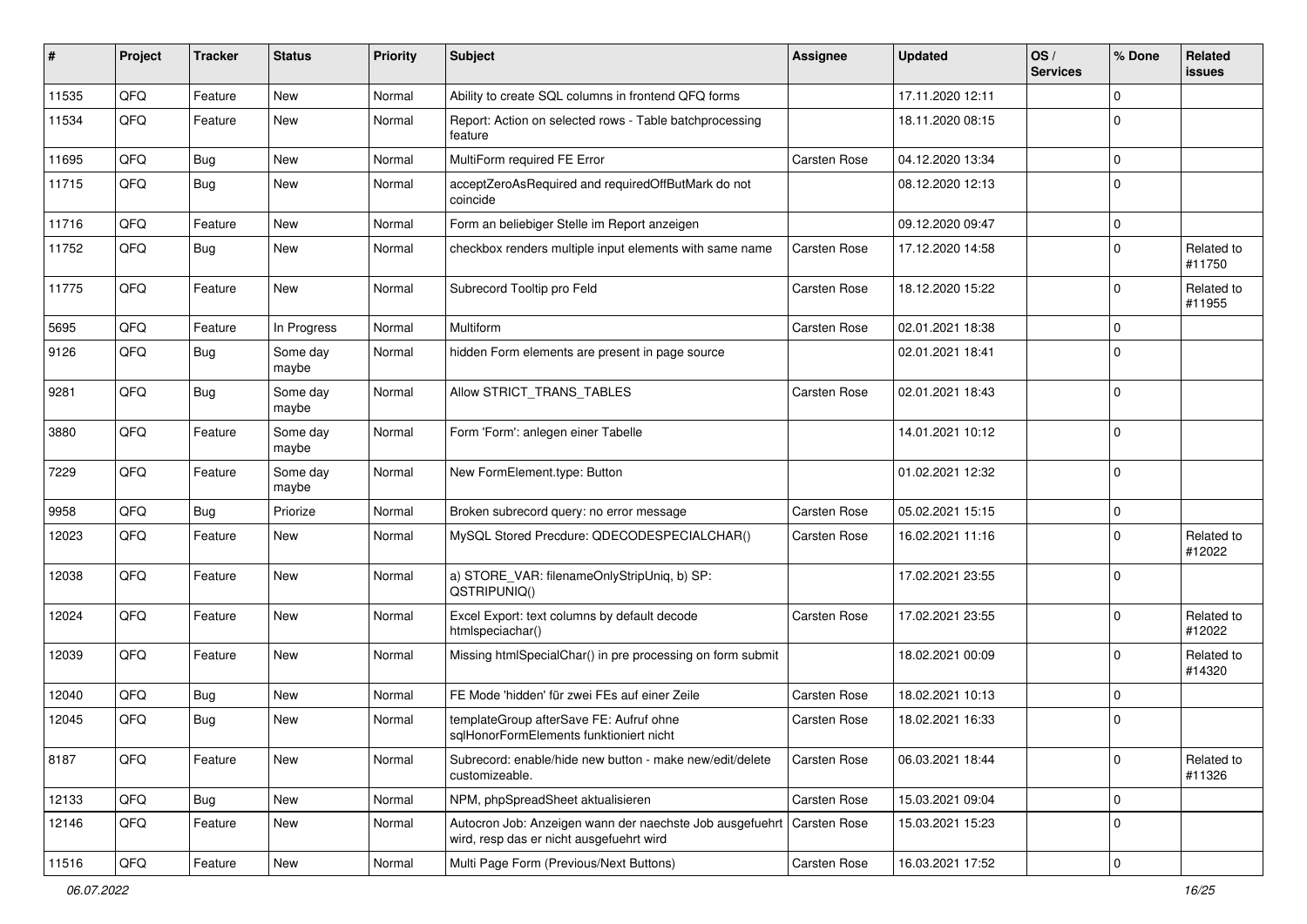| #     | Project | <b>Tracker</b> | <b>Status</b>     | <b>Priority</b> | Subject                                                                                                    | <b>Assignee</b>                                        | <b>Updated</b>   | OS/<br><b>Services</b> | % Done      | Related<br>issues                             |                      |
|-------|---------|----------------|-------------------|-----------------|------------------------------------------------------------------------------------------------------------|--------------------------------------------------------|------------------|------------------------|-------------|-----------------------------------------------|----------------------|
| 8217  | QFQ     | Feature        | New               | Normal          | if-elseif-else construct                                                                                   | Carsten Rose                                           | 16.03.2021 18:41 |                        | $\Omega$    | Related to<br>#10716                          |                      |
| 10714 | QFQ     | Feature        | New               | Normal          | multi Table Form                                                                                           | Carsten Rose                                           | 16.03.2021 18:44 |                        | $\Omega$    |                                               |                      |
| 12187 | QFQ     | Bug            | New               | Normal          | Trigger FormAsFile() via Report: probably problem with multi<br>DB setup                                   | <b>Carsten Rose</b>                                    | 20.03.2021 21:20 |                        | $\Omega$    |                                               |                      |
| 11347 | QFQ     | <b>Bug</b>     | Feedback          | Normal          | If Bedingungen funktionieren nicht korrekt                                                                 | Christoph Fuchs                                        | 21.03.2021 20:37 |                        | $\mathbf 0$ |                                               |                      |
| 10080 | QFQ     | Feature        | New               | Normal          | Popup on 'save' / 'close': configure dialog (answer<br>yes/no/cancle/)                                     | Carsten Rose                                           | 28.03.2021 20:52 |                        | $\mathbf 0$ | Is duplicate<br>of #12262                     |                      |
| 12330 | QFQ     | Feature        | <b>New</b>        | Normal          | Copy to input field / text area / TinyMCE                                                                  | Carsten Rose                                           | 07.04.2021 09:01 |                        | $\mathbf 0$ |                                               |                      |
| 12135 | QFQ     | Feature        | New               | Normal          | Subrecord: Notiz                                                                                           |                                                        | 24.04.2021 16:58 |                        | $\mathbf 0$ |                                               |                      |
| 7278  | QFQ     | Feature        | Some day<br>maybe | Normal          | Form: Wert vordefinieren der immer gesetzt wird                                                            |                                                        | 02.05.2021 09:27 |                        | $\Omega$    |                                               |                      |
| 12162 | QFQ     | Feature        | New               | Normal          | FE.type=sendmail: personalized mailing (several mails) via<br>template                                     | <b>Carsten Rose</b>                                    | 03.05.2021 20:45 |                        | $\Omega$    |                                               |                      |
| 12156 | QFQ     | Feature        | <b>New</b>        | Normal          | Form: Optional disable 'leave page'                                                                        |                                                        | 03.05.2021 20:45 |                        | $\mathbf 0$ |                                               |                      |
| 12109 | QFQ     | Feature        | New               | Normal          | Donwload Link: Plain, SIP, Persistent Link, Peristent SIP -<br>new notation                                | <b>Carsten Rose</b>                                    | 03.05.2021 20:45 |                        | $\Omega$    | Related to<br>#12085                          |                      |
| 12480 | QFQ     | Feature        | New               | Normal          | If QFQ upgrade is running, block further request                                                           | Carsten Rose                                           | 03.05.2021 20:45 |                        | $\mathbf 0$ |                                               |                      |
| 12477 | QFQ     | Feature        | New               | Normal          | Support for refactoring: Form, FormElement, diverse<br>Tabellen/Spalten, tt-content Records                | Carsten Rose                                           | 03.05.2021 20:45 |                        | $\Omega$    |                                               |                      |
| 12474 | QFQ     | Feature        | New               | Normal          | Check BaseConfigURL if it is given and the the last char is '/                                             | <b>Carsten Rose</b>                                    | 03.05.2021 20:45 |                        | $\mathbf 0$ |                                               |                      |
| 12413 | QFQ     | Feature        | New               | Normal          | STORE_TYPO3: enhance for {{be_users.email:T}},<br>{{fe_users.email:T}}                                     | Carsten Rose                                           | 03.05.2021 20:45 |                        | $\Omega$    | Related to<br>#12412,<br>Related to<br>#10012 |                      |
| 12400 | QFQ     | Feature        | <b>New</b>        | Normal          | Tutorial ist in QFQ Doku, Wird in der Suche gefunden, es<br>gibt aber kein Menupunkt - Inhalt ueberpruefen | <b>Carsten Rose</b>                                    | 03.05.2021 20:45 |                        | 0           |                                               |                      |
| 12269 | QFQ     | Feature        | New               | Normal          | 2FA - Login                                                                                                | Carsten Rose                                           | 03.05.2021 20:45 |                        | 0           |                                               |                      |
| 11747 | QFQ     | Feature        | New               | Normal          | Maintenance Page with Redirect                                                                             | Carsten Rose                                           | 03.05.2021 20:47 |                        | $\Omega$    | Related to<br>#11741                          |                      |
| 4194  | QFQ     | Feature        | In Progress       | Normal          | Bootstrap 4 ist jetzt offiziel                                                                             |                                                        | 03.05.2021 20:47 |                        | 0           | Related to<br>#10114                          |                      |
| 11955 | QFQ     | Feature        | New               | Normal          | subrecord: new title option to set <th> attributes - e.g. to<br/>customize tablesorter options.</th>       | attributes - e.g. to<br>customize tablesorter options. | Carsten Rose     | 03.05.2021 20:47       |             | $\mathbf 0$                                   | Related to<br>#11775 |
| 11668 | QFQ     | Bug            | New               | Normal          | Play function.sql - problem with mysql                                                                     | Carsten Rose                                           | 03.05.2021 20:48 |                        | $\mathbf 0$ |                                               |                      |
| 11667 | QFQ     | Bug            | New               | Normal          | MySQL mariadb-server-10.3: Incorrect datetime value                                                        | Carsten Rose                                           | 03.05.2021 20:48 |                        | $\mathbf 0$ |                                               |                      |
| 12163 | QFQ     | Feature        | New               | Normal          | Checkbox: table wrap                                                                                       | Carsten Rose                                           | 03.05.2021 20:51 |                        | $\mathbf 0$ |                                               |                      |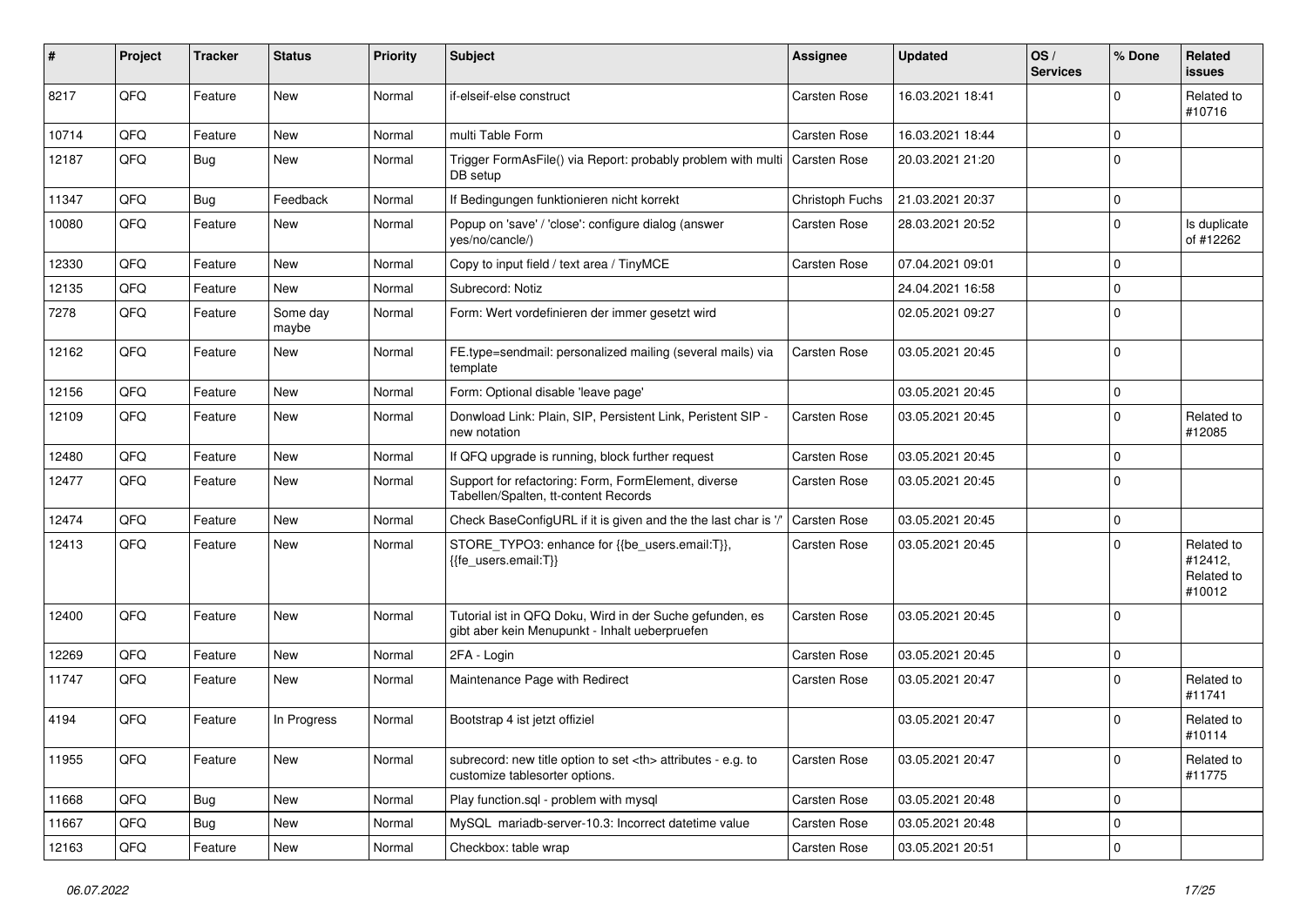| #     | <b>Project</b> | <b>Tracker</b> | <b>Status</b> | <b>Priority</b> | <b>Subject</b>                                                                                                 | Assignee            | <b>Updated</b>   | OS/<br><b>Services</b> | % Done      | Related<br>issues                                                      |
|-------|----------------|----------------|---------------|-----------------|----------------------------------------------------------------------------------------------------------------|---------------------|------------------|------------------------|-------------|------------------------------------------------------------------------|
| 12119 | QFQ            | Feature        | <b>New</b>    | Normal          | AS paged: error message missing if there ist no 'r' argument.                                                  | Carsten Rose        | 03.05.2021 20:51 |                        | $\Omega$    |                                                                        |
| 10345 | QFQ            | Feature        | New           | Normal          | Templates - Patterns QFQ Style                                                                                 |                     | 03.05.2021 21:01 |                        | $\mathbf 0$ | Related to<br>#10713                                                   |
| 12465 | QFQ            | Feature        | <b>New</b>    | Normal          | QFQ Function: use in FE to fill StoreRecord                                                                    | <b>Carsten Rose</b> | 05.05.2021 21:58 |                        | 0           |                                                                        |
| 12504 | QFQ            | Feature        | Priorize      | Normal          | sql.log: report fe.id                                                                                          | Carsten Rose        | 05.05.2021 22:09 |                        | $\mathbf 0$ |                                                                        |
| 12503 | QFQ            | Feature        | Priorize      | Normal          | Detect dangerous UPDATE statement with missing WHERE                                                           | Carsten Rose        | 05.05.2021 22:09 |                        | $\Omega$    |                                                                        |
| 11320 | QFQ            | Feature        | Priorize      | Normal          | Typo3 Version 10 support                                                                                       | Carsten Rose        | 05.05.2021 22:09 |                        | 0           |                                                                        |
| 9394  | QFQ            | Feature        | Priorize      | Normal          | REST: allow for non numerical ids in get requests                                                              | Carsten Rose        | 05.05.2021 22:10 |                        | $\mathbf 0$ |                                                                        |
| 8963  | QFQ            | Feature        | Priorize      | Normal          | Setting values in a store: flexible way                                                                        | Carsten Rose        | 05.05.2021 22:10 |                        | $\Omega$    | Related to<br>#8975                                                    |
| 3867  | QFQ            | Feature        | Priorize      | Normal          | Readonly Formular: Template Groups add/delete<br>ausbeldnen                                                    | Carsten Rose        | 05.05.2021 22:12 |                        | $\Omega$    |                                                                        |
| 8044  | QFQ            | Feature        | Priorize      | Normal          | Transaction: a) Form, b) Report                                                                                | Carsten Rose        | 05.05.2021 22:14 |                        | $\mathbf 0$ | Related to<br>#8043                                                    |
| 9668  | QFQ            | Feature        | Priorize      | Normal          | Form.mode: rename 'hidden' to 'hide'                                                                           | <b>Carsten Rose</b> | 05.05.2021 22:14 |                        | $\Omega$    | Related to<br>#6437                                                    |
| 12439 | QFQ            | Feature        | In Progress   | Normal          | TinyMCE Paste from Word & Character Count/Limit                                                                | Carsten Rose        | 05.05.2021 22:15 |                        | $\Omega$    |                                                                        |
| 12412 | QFQ            | Feature        | New           | Normal          | Action/Escape qualifier 'e' (empty), '0': if given, an empty<br>string (or '0') will be treated as 'not found' | Carsten Rose        | 08.05.2021 09:40 |                        | $\Omega$    | Related to<br>#12413,<br>Related to<br>#10012                          |
| 10011 | QFQ            | Feature        | Priorize      | Normal          | Offer new STORE_TYPO3 Variable 'beUser', 'beEmail'                                                             | Carsten Rose        | 08.05.2021 09:51 |                        | $\Omega$    | Related to<br>#10012,<br>Related to<br>#12511                          |
| 10012 | QFQ            | Feature        | Priorize      | Normal          | redirectAllMailTo: {{beEmail:T}}                                                                               | <b>Carsten Rose</b> | 08.05.2021 09:54 |                        | $\mathbf 0$ | Related to<br>#12412,<br>Related to<br>#12413,<br>Related to<br>#10011 |
| 12632 | QFQ            | Feature        | <b>New</b>    | Normal          | TinyMCE: Prepare CSS classes for images                                                                        | Carsten Rose        | 04.06.2021 14:35 |                        | 100         | Blocked by<br>#12186                                                   |
| 7890  | QFQ            | <b>Bug</b>     | New           | Normal          | FormElement 'required': extraButtonInfo not aligned                                                            | Carsten Rose        | 11.06.2021 21:17 |                        | $\mathbf 0$ | Related to<br>#11517                                                   |
| 9346  | QFQ            | Feature        | Priorize      | Normal          | beforeSave: check if an upload is given                                                                        | Carsten Rose        | 11.06.2021 21:18 |                        | $\mathbf 0$ |                                                                        |
| 9348  | QFQ            | Feature        | <b>New</b>    | Normal          | defaultThumbnailSize: pre render thumbnails                                                                    | <b>Carsten Rose</b> | 12.06.2021 09:05 |                        | $\Omega$    |                                                                        |
| 6723  | QFQ            | Feature        | New           | Normal          | Report QFQ Installation and Version                                                                            | <b>Carsten Rose</b> | 12.06.2021 09:07 |                        | $\Omega$    |                                                                        |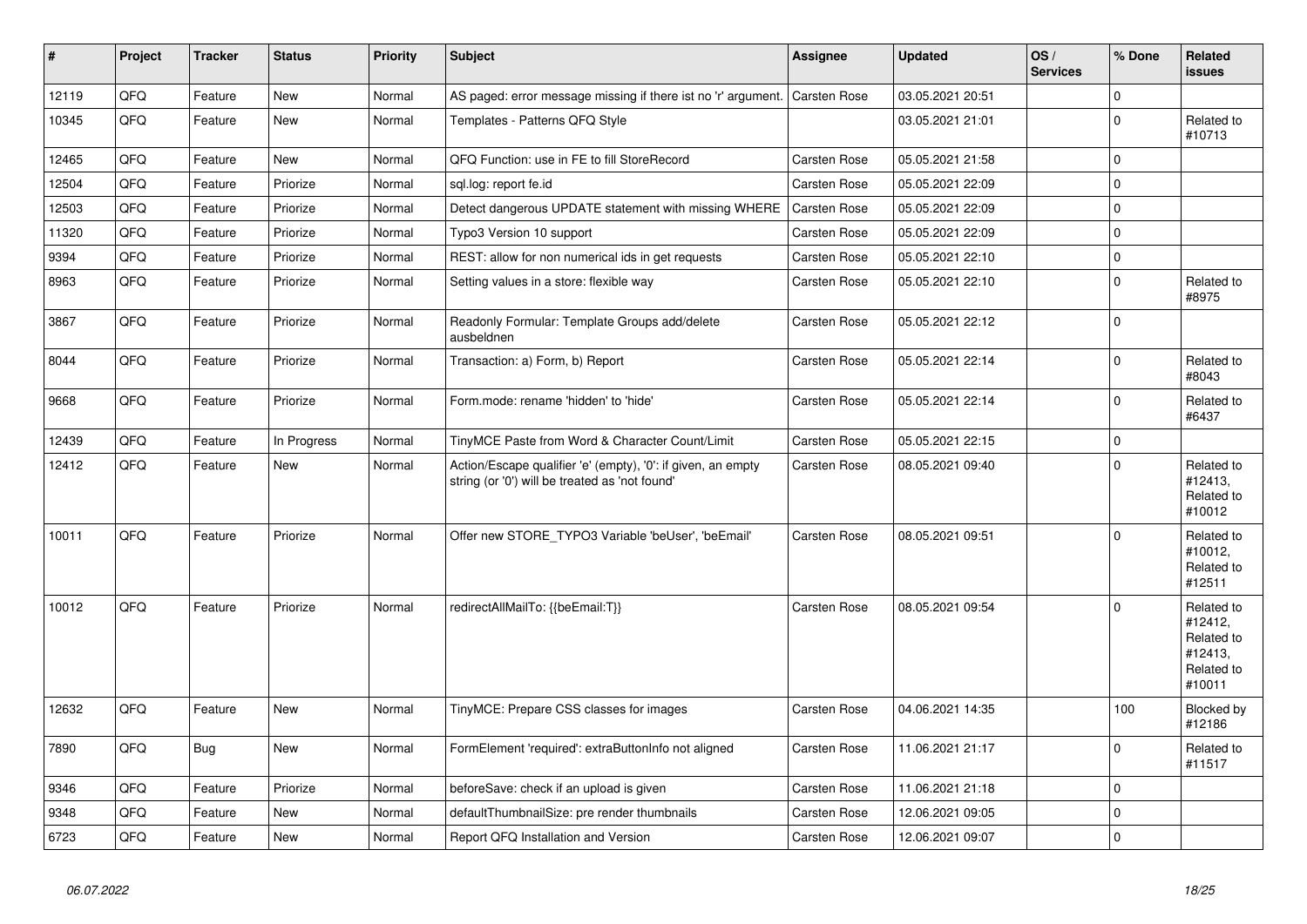| ∦     | Project | <b>Tracker</b> | <b>Status</b>     | <b>Priority</b> | <b>Subject</b>                                                          | Assignee     | <b>Updated</b>   | OS/<br><b>Services</b> | % Done              | <b>Related</b><br><b>issues</b>               |
|-------|---------|----------------|-------------------|-----------------|-------------------------------------------------------------------------|--------------|------------------|------------------------|---------------------|-----------------------------------------------|
| 6261  | QFQ     | Feature        | <b>New</b>        | Normal          | Persistent SIP                                                          | Carsten Rose | 12.06.2021 09:07 |                        | $\mathbf 0$         | Related to<br>#10819                          |
| 11460 | QFQ     | Feature        | New               | Normal          | Easier creation of changelog: gitchangelog                              | Carsten Rose | 12.06.2021 10:20 |                        | $\mathbf 0$         | Related to<br>#13467                          |
| 12679 | QFQ     | Feature        | <b>New</b>        | Normal          | tablesorter: custom column width                                        | Carsten Rose | 16.06.2021 11:10 |                        | $\mathbf 0$         |                                               |
| 5305  | QFQ     | <b>Bug</b>     | <b>New</b>        | Normal          | Upload FormElement: nicht disabled by readonly Form                     | Carsten Rose | 16.06.2021 13:43 |                        | $\mathbf 0$         | Related to<br>#9347,<br>Related to<br>#9834   |
| 9669  | QFQ     | <b>Bug</b>     | Some day<br>maybe | Normal          | Checkbox / Template Group: radio/checkbox visible broken<br>after 'add' | Carsten Rose | 16.06.2021 13:47 |                        | $\Omega$            | Related to<br>#8091                           |
| 4445  | QFQ     | Feature        | Some day<br>maybe | Normal          | template group: Option to simulate fieldset                             |              | 28.06.2021 14:11 |                        | $\mathbf 0$         |                                               |
| 10661 | QFQ     | Bug            | In Progress       | Normal          | Typo3 Warnungen                                                         | Carsten Rose | 07.09.2021 13:23 |                        | $\pmb{0}$           | Related to<br>#12440                          |
| 10793 | QFQ     | Feature        | In Progress       | Normal          | <b>Update NPM Packages</b>                                              | Carsten Rose | 07.09.2021 13:25 |                        | 30                  |                                               |
| 11980 | QFQ     | Feature        | In Progress       | Normal          | protected verzeichnis MUSS geschützt werden                             | Carsten Rose | 07.09.2021 13:30 |                        | $\mathsf{O}\xspace$ |                                               |
| 12325 | QFQ     | <b>Bug</b>     | Priorize          | Normal          | MultiDB form.dblndex not working for report syntax                      | Carsten Rose | 07.09.2021 13:37 |                        | $\mathbf 0$         | Related to<br>#12145,<br>Related to<br>#12314 |
| 11036 | QFQ     | Feature        | Some day<br>maybe | Normal          | inline report editor permissions                                        | Carsten Rose | 16.09.2021 15:09 |                        | $\mathsf 0$         | Related to<br>#11323                          |
| 10745 | QFQ     | Feature        | Some day<br>maybe | Normal          | <b>Tablesorter Excel Export</b>                                         | Carsten Rose | 16.09.2021 15:09 |                        | $\mathbf 0$         |                                               |
| 10116 | QFQ     | Feature        | Some day<br>maybe | Normal          | TypeAhead: Tag - show inside 'input' element                            | Carsten Rose | 16.09.2021 15:09 |                        | $\mathsf 0$         |                                               |
| 7453  | QFQ     | Feature        | Some day<br>maybe | Normal          | import / export forms QFQ                                               | Carsten Rose | 16.09.2021 15:10 |                        | $\Omega$            |                                               |
| 7452  | QFQ     | Feature        | Some day<br>maybe | Normal          | automate deployment new QFQ version                                     | Carsten Rose | 16.09.2021 15:10 |                        | $\pmb{0}$           |                                               |
| 10095 | QFQ     | Feature        | Some day<br>maybe | Normal          | Generic Gitlab Integration into QFQ                                     | Carsten Rose | 16.09.2021 15:10 |                        | $\mathsf{O}\xspace$ |                                               |
| 8586  | QFQ     | Feature        | Some day<br>maybe | Normal          | QFQ: Enhance Error message for 'record not found'                       | Carsten Rose | 16.09.2021 15:10 |                        | $\Omega$            |                                               |
| 8520  | QFQ     | Feature        | Some day<br>maybe | Normal          | Bring QFQ to Composer                                                   | Carsten Rose | 16.09.2021 15:10 |                        | $\mathbf 0$         |                                               |
| 8101  | QFQ     | Feature        | Some day<br>maybe | Normal          | Password hash: support further hashing methods                          | Carsten Rose | 16.09.2021 15:10 |                        | $\mathbf 0$         |                                               |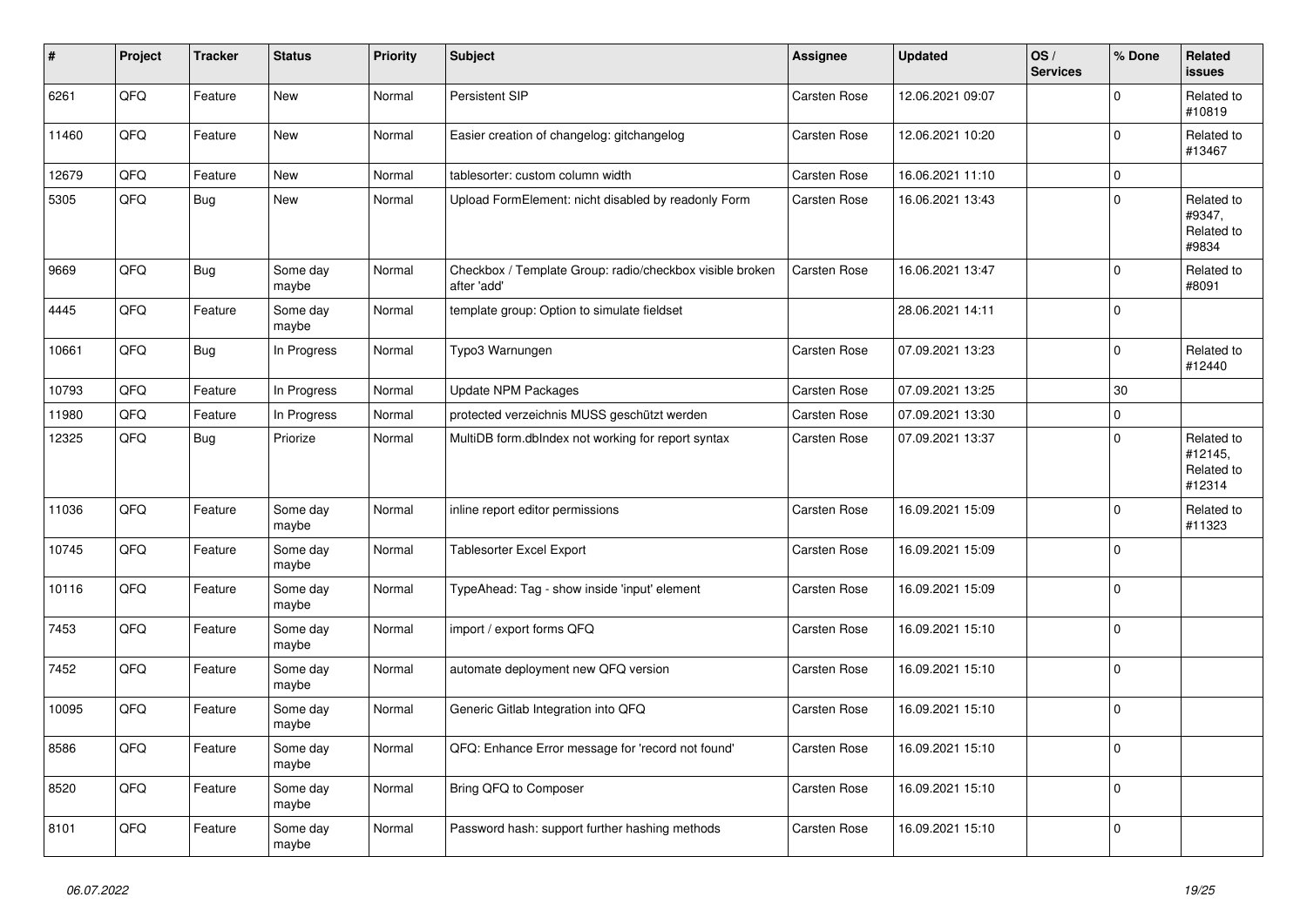| $\sharp$ | Project        | <b>Tracker</b> | <b>Status</b>              | <b>Priority</b> | Subject                                                                                                  | <b>Assignee</b> | <b>Updated</b>   | OS/<br><b>Services</b> | % Done      | Related<br>issues                                                       |
|----------|----------------|----------------|----------------------------|-----------------|----------------------------------------------------------------------------------------------------------|-----------------|------------------|------------------------|-------------|-------------------------------------------------------------------------|
| 12315    | QFQ            | Feature        | Some day<br>maybe          | Normal          | Form History (Diffs) / Backups                                                                           | Carsten Rose    | 16.09.2021 15:10 |                        | $\mathbf 0$ |                                                                         |
| 11323    | QFQ            | Feature        | Some day<br>maybe          | Normal          | Report Frontend Editor Modal + Codemirror                                                                | Carsten Rose    | 16.09.2021 15:10 |                        | $\mathbf 0$ | Related to<br>#11036                                                    |
| 11322    | QFQ            | Feature        | Some day<br>maybe          | Normal          | Form Element JSON - (multiline parameter field)                                                          | Carsten Rose    | 16.09.2021 15:10 |                        | $\mathbf 0$ |                                                                         |
| 11217    | QFQ            | Feature        | Some day<br>maybe          | Normal          | <b>Extend Script Functionality</b>                                                                       | Carsten Rose    | 16.09.2021 15:10 |                        | $\mathbf 0$ |                                                                         |
| 10716    | QFQ            | Feature        | Some day<br>maybe          | Normal          | Business Logic mit Externen Skripten                                                                     | Carsten Rose    | 16.09.2021 15:10 |                        | $\mathbf 0$ | Related to<br>#10713,<br>Related to<br>#8217                            |
| 12337    | QFQ            | Feature        | Some day<br>maybe          | Normal          | Database.php: better caching                                                                             | Carsten Rose    | 16.09.2021 15:10 |                        | $\Omega$    |                                                                         |
| 9013     | QFQ            | Bug            | New                        | Normal          | Error in Twig template not handled                                                                       | Carsten Rose    | 20.10.2021 13:43 |                        | $\mathbf 0$ |                                                                         |
| 13330    | QFQ            | Feature        | In Progress                | Normal          | Multi Form: Upload                                                                                       | Carsten Rose    | 07.11.2021 12:40 |                        | 50          | Related to<br>#9706                                                     |
| 11702    | QFQ            | Feature        | <b>New</b>                 | Normal          | HTML Special Char makes no sense for 'allbut' if '&' is<br>forbidden                                     | Carsten Rose    | 07.12.2021 16:35 |                        | $\Omega$    | Related to<br>#5112,<br>Related to<br>#14320                            |
| 9834     | QFQ            | Bug            | Priorize                   | Normal          | Input elements with tag 'disabled' are missing on<br>form-submit: server option 'processReadOnly' broken | Carsten Rose    | 07.12.2021 16:43 |                        | $\mathbf 0$ | Related to<br>#9691,<br>Related to<br>#5305, Has<br>duplicate<br>#12331 |
| 13566    | QFQ            | Feature        | Ready to sync<br>(develop) | Normal          | Delete config-example.qfq.php file                                                                       | Carsten Rose    | 23.12.2021 09:25 |                        | $\Omega$    |                                                                         |
| 12327    | QFQ            | Bug            | <b>New</b>                 | Normal          | Copy to clipboard: Glyphicon can not be changed                                                          | Carsten Rose    | 27.12.2021 17:59 |                        | 0           |                                                                         |
| 9135     | QFQ            | Feature        | Priorize                   | Normal          | Progress Bar generic / replace old hourglass download<br>popup                                           | Benjamin Baer   | 03.01.2022 07:43 |                        | $\Omega$    |                                                                         |
| 7965     | QFQ            | Feature        | Priorize                   | Normal          | Input type 'text' with visual format - currency                                                          | Benjamin Baer   | 03.01.2022 07:45 |                        | 0           |                                                                         |
| 4457     | QFQ            | Bug            | Priorize                   | Normal          | typeahead: pressing return to select an item, saves the form   Benjamin Baer<br>and closes the form.     |                 | 03.01.2022 08:01 |                        | 0           | Related to<br>#4398                                                     |
| 6566     | QFG            | Bug            | Priorize                   | Normal          | Link Function 'delete': provided parameter missing on page<br>reload                                     | Benjamin Baer   | 03.01.2022 08:08 |                        | $\mathbf 0$ |                                                                         |
| 2665     | QFQ            | <b>Bug</b>     | Priorize                   | Normal          | Dynamic Update funktioniert nicht, wenn beim<br>entsprechenden FormElement eine size angegeben ist.      | Benjamin Baer   | 03.01.2022 08:12 |                        | 30          |                                                                         |
| 6870     | $\mathsf{QFQ}$ | Feature        | Priorize                   | Normal          | Click on '_link' triggers an API call                                                                    | Benjamin Baer   | 03.01.2022 08:25 |                        | 0           |                                                                         |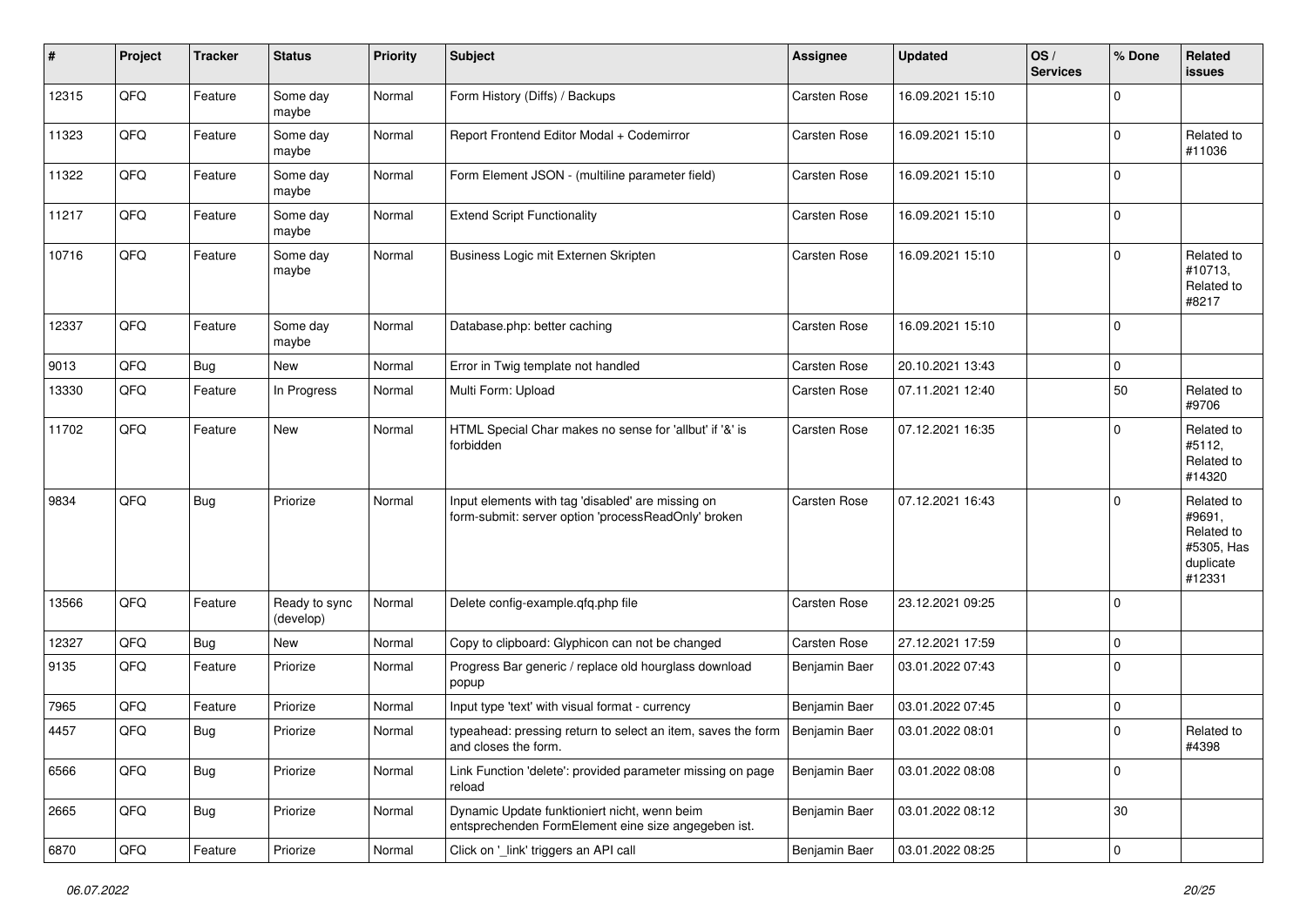| #     | Project | <b>Tracker</b> | <b>Status</b>     | <b>Priority</b> | Subject                                                                                                                                                       | Assignee      | <b>Updated</b>   | OS/<br><b>Services</b> | % Done      | Related<br>issues                           |
|-------|---------|----------------|-------------------|-----------------|---------------------------------------------------------------------------------------------------------------------------------------------------------------|---------------|------------------|------------------------|-------------|---------------------------------------------|
| 12476 | QFQ     | Feature        | <b>New</b>        | Normal          | clearMe: a) should trigger 'dirty', b) sticky on textarea resize                                                                                              | Benjamin Baer | 04.01.2022 08:40 |                        | $\Omega$    | Related to<br>#9528                         |
| 13659 | QFQ     | <b>Bug</b>     | New               | Normal          | wrong sanitize class applied to R-store                                                                                                                       | Carsten Rose  | 15.01.2022 14:23 |                        | $\Omega$    |                                             |
| 13706 | QFQ     | <b>Bug</b>     | <b>New</b>        | Normal          | Wrong CheckType in FieldElement LastStatus of Form Cron                                                                                                       | Carsten Rose  | 21.01.2022 18:20 |                        | $\Omega$    |                                             |
| 4413  | QFQ     | Feature        | New               | Normal          | fieldset: show/hidden, modeSql, dynamicUpdate                                                                                                                 | Carsten Rose  | 09.02.2022 15:19 |                        | $\mathbf 0$ |                                             |
| 5894  | QFQ     | Feature        | Feedback          | Normal          | Typeahead in Report: show/hide rows dynamically                                                                                                               | Carsten Rose  | 18.02.2022 08:50 |                        | $\Omega$    | Related to<br>#5893.<br>Related to<br>#5885 |
| 5548  | QFQ     | Feature        | Some day<br>maybe | Normal          | 801 Textfiles/Scriptfiles als Thumbnail                                                                                                                       | Carsten Rose  | 07.03.2022 16:26 |                        | 0           |                                             |
| 13843 | QFQ     | Feature        | New               | Normal          | Create JWT via QFQ                                                                                                                                            | Carsten Rose  | 19.03.2022 17:42 |                        | $\mathbf 0$ |                                             |
| 13841 | QFQ     | Feature        | New               | Normal          | Create PDF via iText - evaluate                                                                                                                               | Carsten Rose  | 19.03.2022 17:42 |                        | $\Omega$    |                                             |
| 13700 | QFQ     | Feature        | New               | Normal          | Redesign gfg.io Seite                                                                                                                                         | Carsten Rose  | 19.03.2022 17:43 |                        | $\mathbf 0$ |                                             |
| 13647 | QFQ     | Bug            | New               | Normal          | Autofocus funktioniert nicht auf Chrome                                                                                                                       | Benjamin Baer | 19.03.2022 17:44 |                        | $\Omega$    |                                             |
| 13592 | QFQ     | Bug            | New               | Normal          | QFQ Build Queue: das vergeben von Tags klappt nicht. Es<br>werden keine Releases gebaut.                                                                      | Carsten Rose  | 19.03.2022 17:45 |                        | $\Omega$    |                                             |
| 13528 | QFQ     | Bug            | New               | Normal          | gfg.io > releases: es wird kein neues Release angelegt                                                                                                        | Benjamin Baer | 19.03.2022 17:46 |                        | $\mathbf 0$ |                                             |
| 13467 | QFQ     | Feature        | New               | Normal          | ChangeLog Generator                                                                                                                                           | Carsten Rose  | 19.03.2022 17:46 |                        | $\Omega$    | Related to<br>#11460                        |
| 13460 | QFQ     | <b>Bug</b>     | New               | Normal          | Doc: Password set/reset  password should not processed<br>with 'html encode'                                                                                  | Carsten Rose  | 19.03.2022 17:46 |                        | $\mathbf 0$ |                                             |
| 13332 | QFQ     | Bug            | <b>New</b>        | Normal          | Multi Form: Required Felder werden visuell nicht markiert.                                                                                                    | Carsten Rose  | 19.03.2022 17:47 |                        | $\mathbf 0$ |                                             |
| 13331 | QFQ     | Bug            | New               | Normal          | Multi Form: Clear Icon misplaced                                                                                                                              | Carsten Rose  | 19.03.2022 17:47 |                        | $\Omega$    |                                             |
| 12716 | QFQ     | Bug            | <b>New</b>        | Normal          | template group: Pattern only applied to first instance                                                                                                        | Carsten Rose  | 19.03.2022 17:47 |                        | $\Omega$    |                                             |
| 12664 | QFQ     | Feature        | New               | Normal          | TinyMCE: report/remove malicous HTML/JS Code                                                                                                                  | Carsten Rose  | 19.03.2022 17:47 |                        | $\Omega$    | Related to<br>#14320                        |
| 12603 | QFQ     | Feature        | New               | Normal          | Dropdown (Select), Radio, checkbox:<br>itemListAlways={{!SELECT key, value}}                                                                                  | Carsten Rose  | 19.03.2022 17:47 |                        | $\Omega$    |                                             |
| 12581 | QFQ     | Bug            | New               | Normal          | Form.forward=close: Record 'new' in new browser tab ><br>save $(8 \text{ close}) >>$ Form is not reloaded with new created<br>record id and stays in mode=new | Carsten Rose  | 19.03.2022 17:48 |                        | 0           |                                             |
| 12520 | QFQ     | <b>Bug</b>     | New               | Normal          | Switch FE User: still active even FE User session expired                                                                                                     | Carsten Rose  | 19.03.2022 17:48 |                        | $\mathbf 0$ |                                             |
| 12512 | QFQ     | <b>Bug</b>     | New               | Normal          | Some MySQL Installation can't use 'stored procedures'                                                                                                         | Carsten Rose  | 19.03.2022 17:48 |                        | $\mathbf 0$ |                                             |
| 12546 | QFQ     | Bug            | Feedback          | Normal          | Branch 'Development' - Unit Tests mit dirty workaround<br>angepasst                                                                                           | Carsten Rose  | 19.03.2022 17:48 |                        | $\mathbf 0$ |                                             |
| 12556 | QFQ     | Feature        | New               | Normal          | Pills Title: colored = static or dynamic on allrequiredgiven                                                                                                  | Benjamin Baer | 19.03.2022 17:49 |                        | 0           |                                             |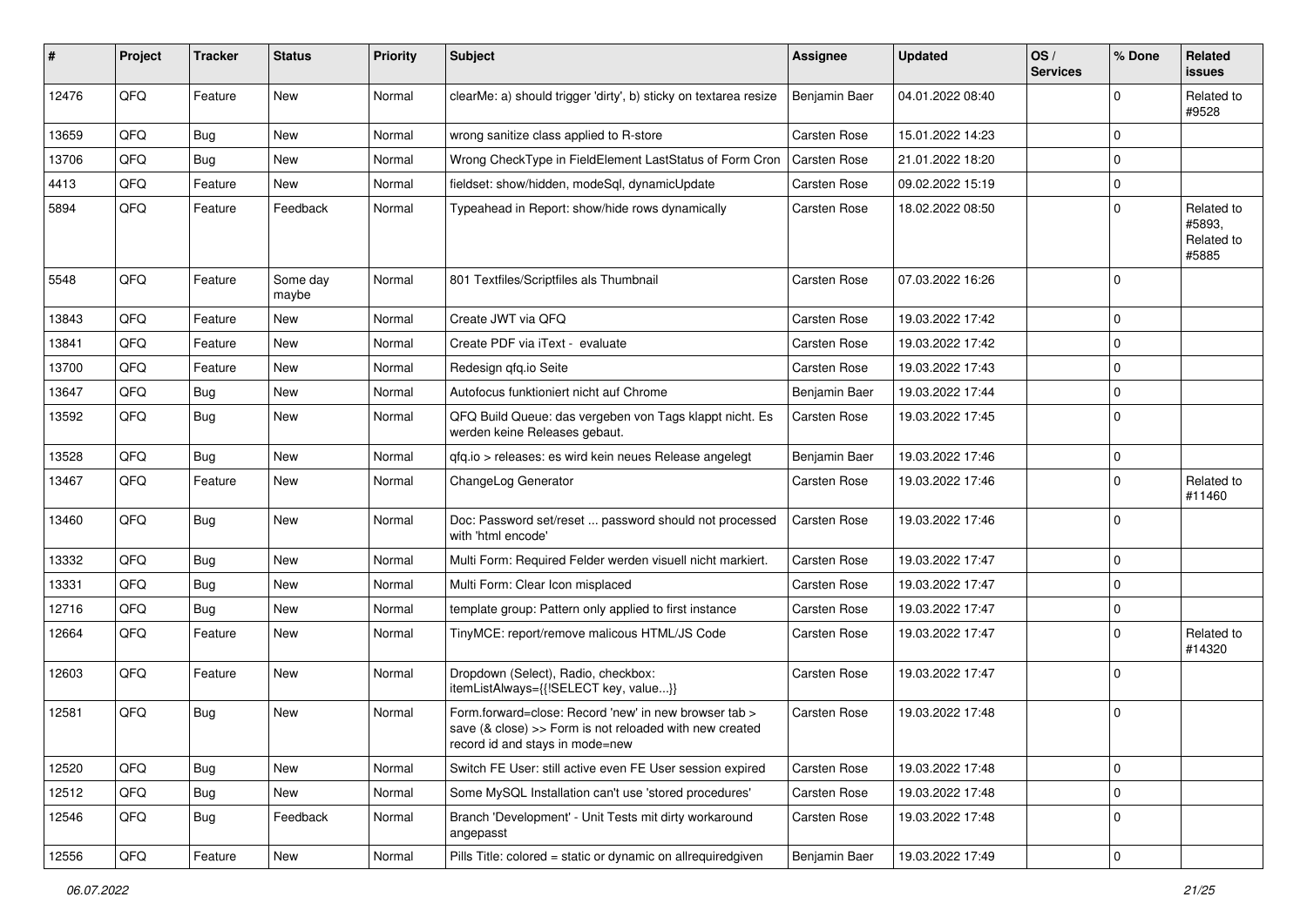| $\vert$ # | Project | <b>Tracker</b> | <b>Status</b> | <b>Priority</b> | Subject                                                                               | Assignee            | <b>Updated</b>   | OS/<br><b>Services</b> | % Done      | Related<br><b>issues</b>                                                                                                       |
|-----------|---------|----------------|---------------|-----------------|---------------------------------------------------------------------------------------|---------------------|------------------|------------------------|-------------|--------------------------------------------------------------------------------------------------------------------------------|
| 12714     | QFQ     | Bug            | New           | Normal          | Conversion of GIF to PDF broken when GIF contains Alpha.                              | <b>Carsten Rose</b> | 19.03.2022 17:49 |                        | $\mathbf 0$ |                                                                                                                                |
| 5366      | QFQ     | Feature        | Priorize      | Normal          | Saving with keyboard shortcuts                                                        | Benjamin Baer       | 21.03.2022 09:47 |                        | $\mathbf 0$ |                                                                                                                                |
| 6224      | QFQ     | Feature        | Priorize      | Normal          | Dynamic update: fade in/out fields                                                    | Benjamin Baer       | 21.03.2022 09:50 |                        | $\mathbf 0$ |                                                                                                                                |
| 5562      | QFQ     | Feature        | Priorize      | Normal          | Drag'n'Drop fuer Uploads                                                              | Benjamin Baer       | 21.03.2022 09:52 |                        | $\mathbf 0$ | Related to<br>#9706                                                                                                            |
| 12440     | QFQ     | Feature        | In Progress   | Normal          | Typo3 V10 upgrade (durchfuehren und testen)                                           | Carsten Rose        | 21.03.2022 09:53 |                        | 50          | Related to<br>#12357,<br>Related to<br>#12067,<br>Related to<br>#10661                                                         |
| 6801      | QFQ     | Feature        | Priorize      | Normal          | Fabric: Maximize / FullIscreen                                                        | Benjamin Baer       | 21.03.2022 09:56 |                        | $\mathbf 0$ |                                                                                                                                |
| 6140      | QFQ     | Bug            | Priorize      | Normal          | QFQ DnD Sort: Locked fields                                                           | Benjamin Baer       | 21.03.2022 09:56 |                        | $\mathbf 0$ |                                                                                                                                |
| 11892     | QFQ     | Feature        | New           | Normal          | tablesorter: columns with links are hard to order - new<br>qualifier 'Y: <ord>'</ord> | Enis Nuredini       | 23.03.2022 09:22 |                        | $\mathbf 0$ |                                                                                                                                |
| 10463     | QFQ     | Feature        | New           | Normal          | Report _link: expliztes setzen von HTML Tags (Bedarf fuer<br>'data-selenium' & 'id')  | Enis Nuredini       | 23.03.2022 09:23 |                        | $\mathbf 0$ | Related to<br>#7648                                                                                                            |
| 13899     | QFQ     | Bug            | ToDo          | Normal          | Selenium: zum laufen bringen                                                          | Enis Nuredini       | 25.03.2022 10:24 |                        | $\mathbf 0$ |                                                                                                                                |
| 10569     | QFQ     | Feature        | Priorize      | Normal          | link blank more safe                                                                  | Enis Nuredini       | 25.03.2022 12:44 |                        | $\Omega$    |                                                                                                                                |
| 13900     | QFQ     | Feature        | Priorize      | Normal          | Selenium: Check das Cookie/PDF funktioniert                                           | Enis Nuredini       | 25.03.2022 12:45 |                        | $\mathbf 0$ |                                                                                                                                |
| 13451     | QFQ     | <b>Bug</b>     | New           | Normal          | Character Counter / Max Character: Problem in Safari                                  | Carsten Rose        | 15.04.2022 17:18 |                        | $\mathbf 0$ |                                                                                                                                |
| 14091     | QFQ     | Bug            | <b>New</b>    | Normal          | inconsistent template path for twig                                                   | Carsten Rose        | 19.04.2022 18:36 |                        | $\mathbf 0$ |                                                                                                                                |
| 10979     | QFQ     | Feature        | <b>New</b>    | Normal          | Ajax Calls an API - dataReport                                                        | Carsten Rose        | 11.05.2022 12:15 |                        | $\mathbf 0$ |                                                                                                                                |
| 11517     | QFQ     | Bug            | In Progress   | Normal          | extraButtonInfo Broken for multiple FormElements                                      | Carsten Rose        | 12.05.2022 13:12 |                        | $\mathbf 0$ | Related to<br>#7890,<br>Related to<br>#3811, Has<br>duplicate<br>#10905, Has<br>duplicate<br>#10553, Has<br>duplicate<br>#6779 |
| 13767     | QFQ     | Bug            | Feedback      | Normal          | date/time-picker: required shows up/down button orange                                | Enis Nuredini       | 16.05.2022 23:16 |                        | $\mathbf 0$ |                                                                                                                                |
| 13572     | QFQ     | Feature        | Feedback      | Normal          | Form Load: misleading error message on trying to load non<br>existent primary record  | Enis Nuredini       | 16.05.2022 23:16 |                        | 100         |                                                                                                                                |
| 10782     | QFQ     | Feature        | Feedback      | Normal          | Tiny MCE: Image Upload                                                                | Enis Nuredini       | 16.05.2022 23:16 |                        | $\mathbf 0$ | Related to<br>#12452                                                                                                           |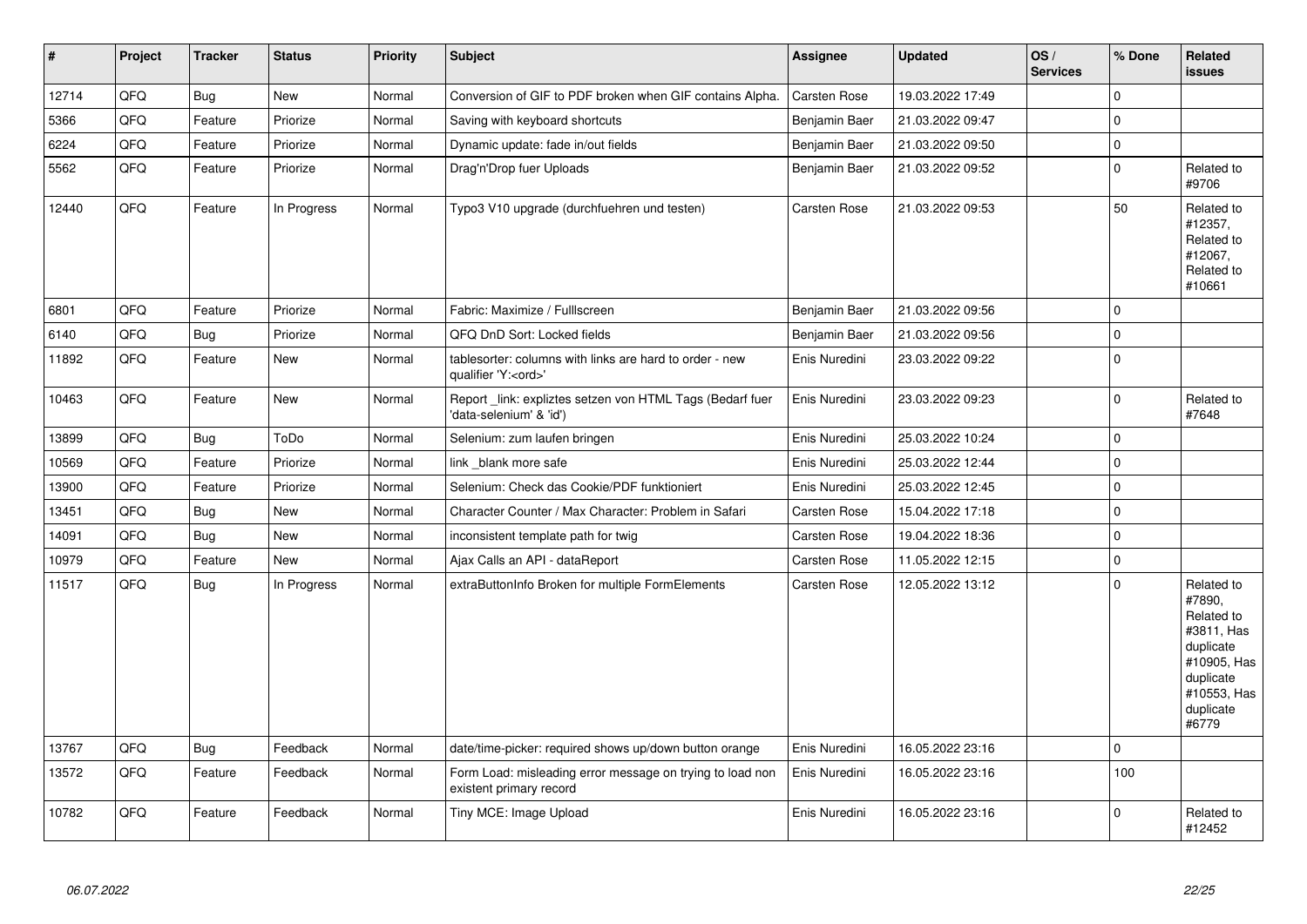| #     | Project | <b>Tracker</b> | <b>Status</b>     | <b>Priority</b> | <b>Subject</b>                                                         | Assignee               | <b>Updated</b>   | OS/<br><b>Services</b> | % Done      | Related<br><b>issues</b>                                               |
|-------|---------|----------------|-------------------|-----------------|------------------------------------------------------------------------|------------------------|------------------|------------------------|-------------|------------------------------------------------------------------------|
| 13945 | QFQ     | Feature        | New               | Normal          | As _link: content before/after link                                    | Enis Nuredini          | 28.05.2022 11:01 |                        | $\mathbf 0$ | Related to<br>#12262                                                   |
| 14028 | QFQ     | Feature        | New               | Normal          | Required notification: visual nicer                                    | Enis Nuredini          | 28.05.2022 11:01 |                        | 0           |                                                                        |
| 14077 | QFQ     | <b>Bug</b>     | New               | Normal          | As _link: Attribute 'class' missing by r:1 and r:3 - but should<br>set | Carsten Rose           | 28.05.2022 11:02 |                        | 0           | Related to<br>#5342,<br>Related to<br>#4343                            |
| 14227 | QFQ     | Feature        | New               | Normal          | Selenium Konkurrenz: cypress.io                                        | Enis Nuredini          | 28.05.2022 11:02 |                        | 0           |                                                                        |
| 14233 | QFQ     | <b>Bug</b>     | New               | Normal          | AS _link: question - HTML is not rendered                              | Carsten Rose           | 28.05.2022 11:02 |                        | 0           |                                                                        |
| 13609 | QFQ     | Feature        | New               | Normal          | QFQ Introduction: Seite aufloesen                                      | Philipp<br>Gröbelbauer | 28.05.2022 11:02 |                        | 0           |                                                                        |
| 14090 | QFQ     | Feature        | New               | Normal          | Nützliche _script funktionen                                           | Carsten Rose           | 28.05.2022 11:03 |                        | 0           |                                                                        |
| 13943 | QFQ     | <b>Bug</b>     | Priorize          | Normal          | unable to find formgroup                                               | Enis Nuredini          | 28.05.2022 11:03 |                        | 0           |                                                                        |
| 14185 | QFQ     | Feature        | New               | Normal          | External/Autocron.php - better suitable directory                      | Support: System        | 28.05.2022 11:03 |                        | 0           |                                                                        |
| 12989 | QFQ     | <b>Bug</b>     | New               | Normal          | empty string does not trigger dynamic update                           | Enis Nuredini          | 28.05.2022 11:09 |                        | 0           |                                                                        |
| 12584 | QFQ     | Feature        | Feedback          | Normal          | T3 v10 migration script: replace alias-patterns (v11)                  | Carsten Rose           | 28.05.2022 11:12 |                        | 100         |                                                                        |
| 14175 | QFQ     | <b>Bug</b>     | In Progress       | Normal          | Opening a form with no QFQ Session cookie fails                        | Carsten Rose           | 03.06.2022 10:40 |                        | $\mathbf 0$ |                                                                        |
| 12611 | QFQ     | Feature        | Some day<br>maybe | Normal          | Refactoring: Bootstrap with Lazy Loading                               | Carsten Rose           | 08.06.2022 10:37 |                        | 0           | Related to<br>#12490,<br>Related to<br>#10013,<br>Related to<br>#7732  |
| 12490 | QFQ     | Feature        | New               | Normal          | Loading Plugins in QFQ - see what tinymce does. (lazy<br>loading)      | Benjamin Baer          | 08.06.2022 10:37 |                        | 0           | Related to<br>#12611,<br>Related to<br>#10013,<br>Related to<br>#7732  |
| 10013 | QFQ     | Feature        | Some day<br>maybe | Normal          | FE.typ=editor: CodeMirror                                              | Carsten Rose           | 08.06.2022 10:37 |                        | $\Omega$    | Related to<br>#12611,<br>Related to<br>#12490,<br>Related to<br>#7732  |
| 7732  | QFQ     | Feature        | Some day<br>maybe | Normal          | Javascript: Lazy Loading der add on libs                               | Benjamin Baer          | 08.06.2022 10:38 |                        | $\mathbf 0$ | Related to<br>#12611,<br>Related to<br>#12490,<br>Related to<br>#10013 |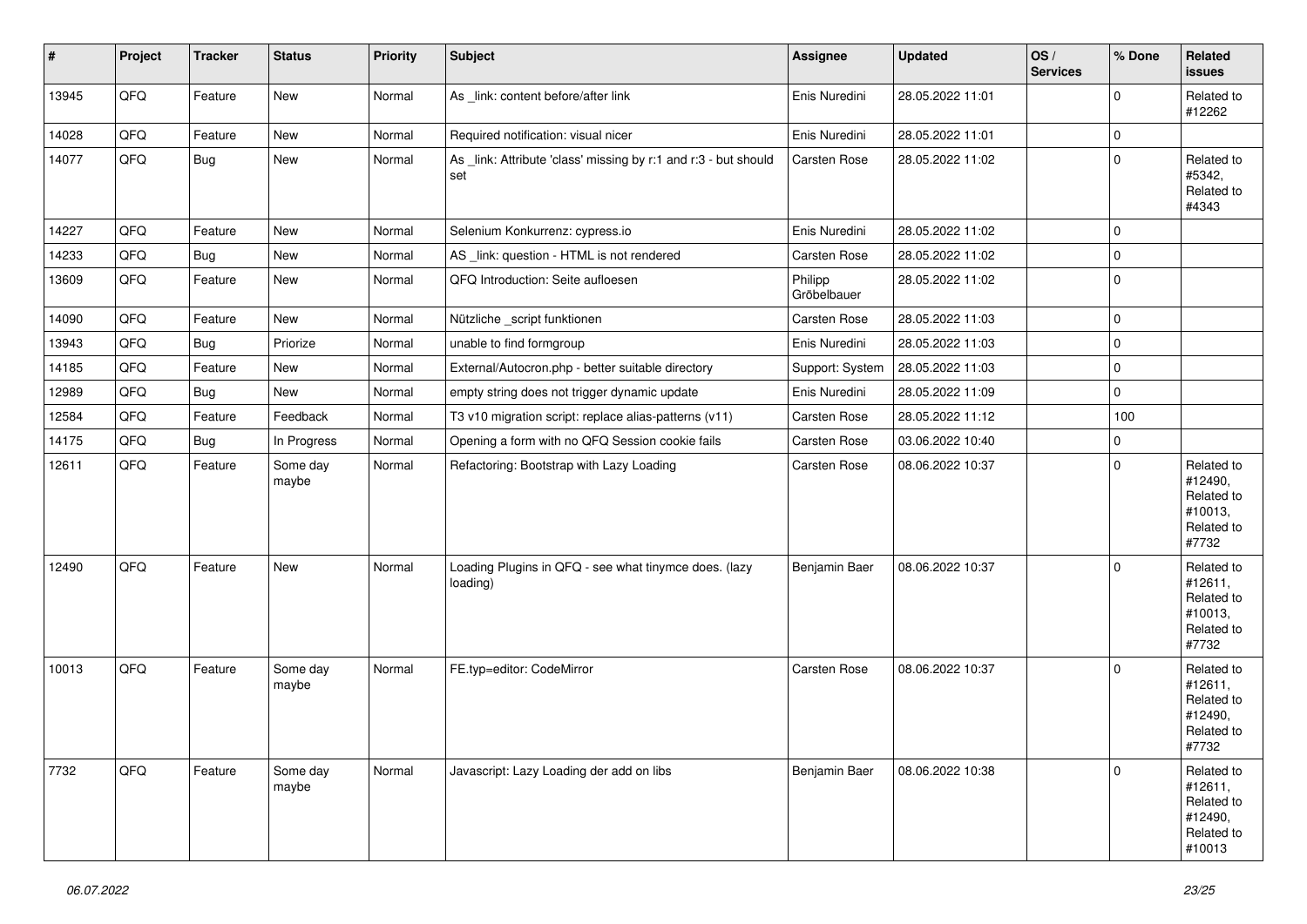| #     | Project | <b>Tracker</b> | <b>Status</b>     | <b>Priority</b> | <b>Subject</b>                                                                                         | Assignee            | <b>Updated</b>   | OS/<br><b>Services</b> | % Done      | Related<br><b>issues</b>                                                    |
|-------|---------|----------------|-------------------|-----------------|--------------------------------------------------------------------------------------------------------|---------------------|------------------|------------------------|-------------|-----------------------------------------------------------------------------|
| 14304 | QFQ     | Bug            | New               | Normal          | table sorter view safer does not work                                                                  | Carsten Rose        | 10.06.2022 11:49 |                        | $\Omega$    |                                                                             |
| 14305 | QFQ     | Bug            | New               | Normal          | Inline Report editing does not create history entries                                                  | Carsten Rose        | 10.06.2022 11:55 |                        | $\mathbf 0$ |                                                                             |
| 14322 | QFQ     | <b>Bug</b>     | New               | Normal          | Form Load: by default no scroll (save & close should be<br>visible)                                    | Enis Nuredini       | 15.06.2022 14:12 |                        | I٥          | Related to<br>#14321.<br>Related to<br>#6232                                |
| 13608 | QFQ     | Feature        | Some day<br>maybe | Normal          | Automatic Browser Language Redirect                                                                    | Enis Nuredini       | 17.06.2022 08:35 |                        | ١o          |                                                                             |
| 12262 | QFQ     | Feature        | ToDo              | Normal          | Form buttons on top: more customable                                                                   | Enis Nuredini       | 17.06.2022 10:44 |                        | I٥          | Related to<br>#13945, Has<br>duplicate<br>#4046, Has<br>duplicate<br>#10080 |
| 12452 | QFQ     | Feature        | Priorize          | Normal          | BaseURL: alsways with '/' at the end                                                                   | Carsten Rose        | 19.06.2022 13:45 |                        | I٥          | Related to<br>#10782                                                        |
| 14377 | QFQ     | Bug            | New               | Normal          | Documentation > General Tips: white page after migration                                               | Enis Nuredini       | 19.06.2022 16:37 |                        | l O         |                                                                             |
| 14283 | QFQ     | Bug            | Priorize          | Normal          | HEIC / HEIF convert doesn't trigger                                                                    | Carsten Rose        | 19.06.2022 16:37 |                        | $\Omega$    |                                                                             |
| 14376 | QFQ     | Feature        | New               | Normal          | QFQ Bootstrap: if missing, create stored procedures                                                    | Enis Nuredini       | 19.06.2022 16:37 |                        | $\Omega$    |                                                                             |
| 14371 | QFQ     | Feature        | Priorize          | Normal          | LDAP via REPORT                                                                                        | <b>Carsten Rose</b> | 19.06.2022 16:37 |                        | I٥          |                                                                             |
| 14290 | QFQ     | Feature        | Priorize          | Normal          | FormEditor: Show Table Definition                                                                      | Carsten Rose        | 19.06.2022 16:37 |                        | I٥          |                                                                             |
| 14323 | QFQ     | Bug            | In Progress       | Normal          | Report: render=both single - no impact                                                                 | Carsten Rose        | 19.06.2022 18:31 |                        | $\mathbf 0$ |                                                                             |
| 14395 | QFQ     | Support        | New               | Normal          | FormEditor: Virtual table columns                                                                      | Enis Nuredini       | 21.06.2022 16:09 |                        | $\Omega$    |                                                                             |
| 9077  | QFQ     | Bug            | New               | Normal          | typeAheadSql: report broken SQL                                                                        | Carsten Rose        | 29.06.2022 22:35 |                        | $\Omega$    | Related to<br>#4018                                                         |
| 9221  | QFQ     | Feature        | New               | Normal          | typeAhead: Zeichenlimite ausschalten                                                                   | Carsten Rose        | 29.06.2022 22:36 |                        | l o         |                                                                             |
| 4018  | QFQ     | Feature        | New               | Normal          | typeahead: long query parameter / answer triggers 'Attack<br>detected' and purges current SIP storage. | Carsten Rose        | 29.06.2022 22:46 |                        | I٥          | Related to<br>#9077                                                         |
| 3864  | QFQ     | Feature        | New               | Normal          | Encrypt / decrypt field                                                                                | Enis Nuredini       | 30.06.2022 16:29 |                        | I٥          |                                                                             |
| 14463 | QFQ     | Support        | New               | Normal          | TinyMCE: FormElement.size = <width>,<height></height></width>                                          | Enis Nuredini       | 03.07.2022 17:52 |                        | $\Omega$    | Related to<br>#14455                                                        |
| 14455 | QFQ     | Support        | New               | Normal          | TinyMCE: Activate save button after upload picture over<br>drag&drop                                   | Enis Nuredini       | 03.07.2022 17:53 |                        | $\Omega$    | Related to<br>#14463                                                        |
| 14464 | QFQ     | Support        | New               | Normal          | Exception: Missing button to edit FormElement with broken<br>sqlValidate / beforeLoad                  | <b>Carsten Rose</b> | 04.07.2022 00:13 |                        | l O         |                                                                             |